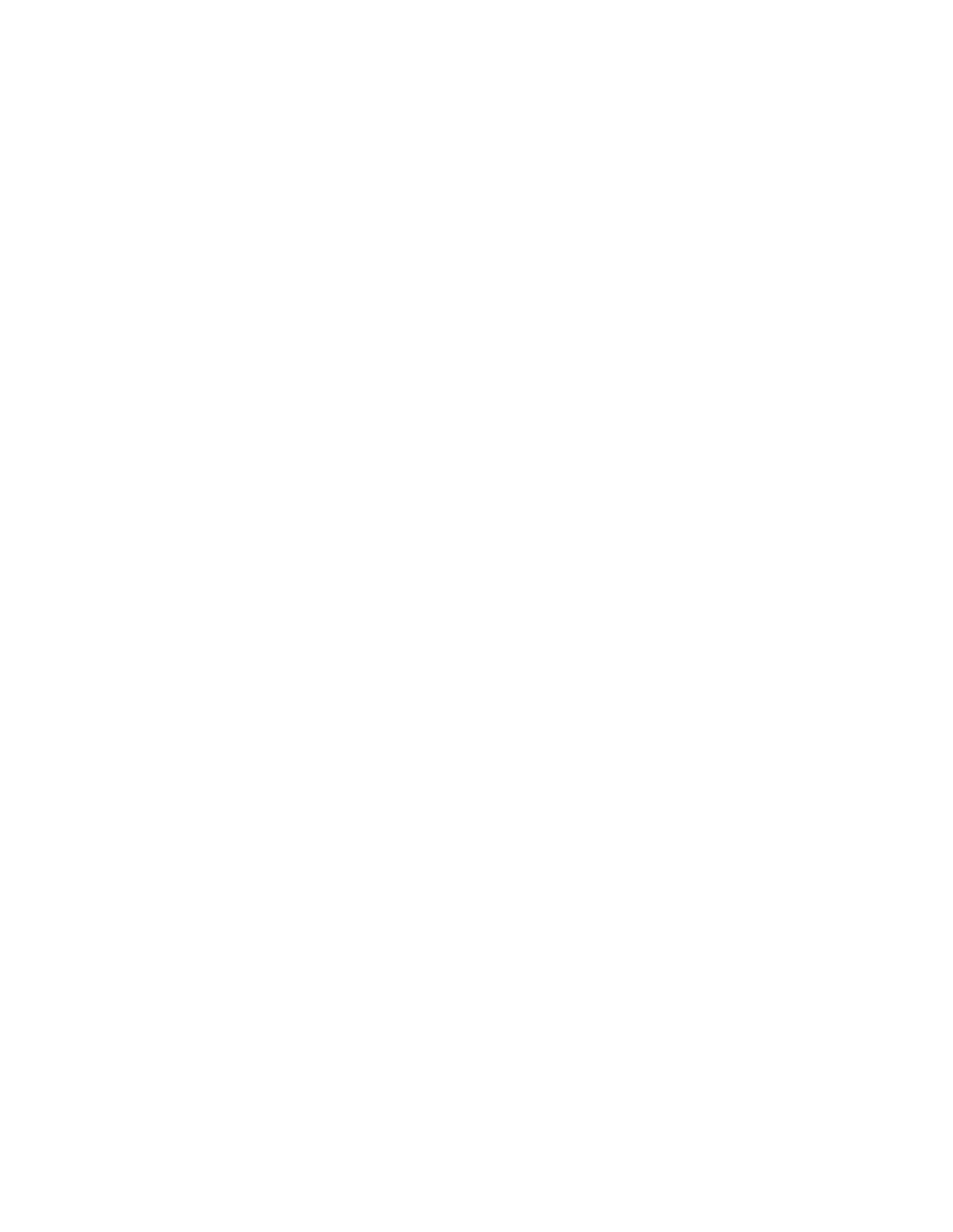# **2004 WI App 6**

# **COURT OF APPEALS DECISION DATED AND FILED**

# **December 23, 2003**

**Cornelia G. Clark Clerk of Court of Appeals**

#### **NOTICE**

 **This opinion is subject to further editing. If published, the official version will appear in the bound volume of the Official Reports.** 

**A party may file with the Supreme Court a petition to review an adverse decision by the Court of Appeals.** *See* **WIS. STAT. § 808.10 and RULE 809.62.** 

**Appeal No. 02-2192 Cir. Ct. No. 94-CV-2565**

# **STATE OF WISCONSIN IN COURT OF APPEALS**

### **CITY OF STOUGHTON,**

# **PLAINTIFF-RESPONDENT-CROSS- APPELLANT,**

**V.** 

**THOMASSON LUMBER COMPANY,** 

 **DEFENDANT-APPELLANT-CROSS- RESPONDENT.** 

 APPEAL and CROSS-APPEAL from a judgment of the circuit court for Dane County: DIANE M. NICKS, Judge. *Affirmed; cross-appeal reversed and cause remanded*.

Before Deininger, P.J., Dykman and Vergeront, JJ.

¶1 VERGERONT, J. The City of Stoughton filed this action for breach of implied warranty against Thomasson Lumber Company, claiming that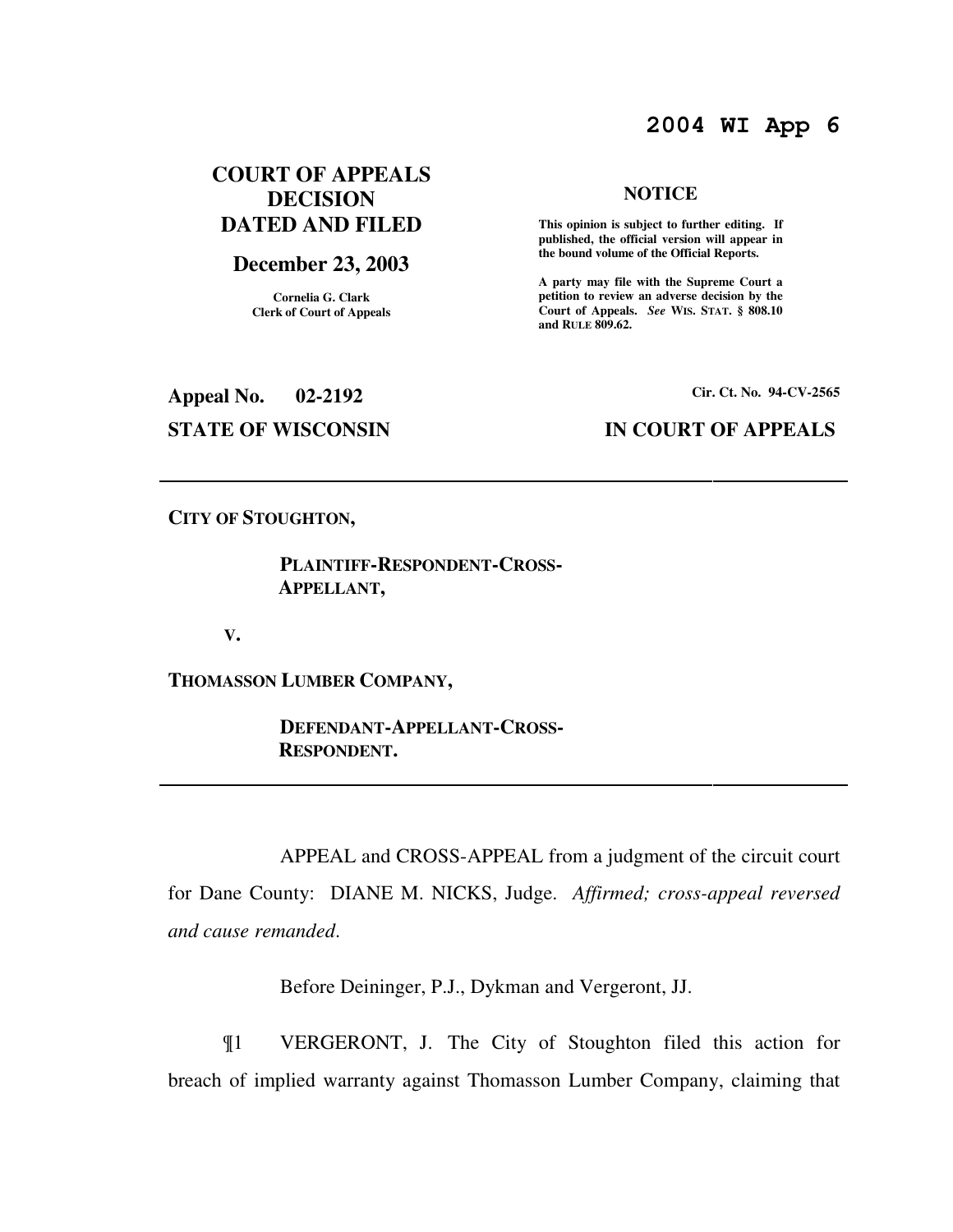225 telephone poles the City purchased from the company were not merchantable at the time of delivery. After a trial to the court, the court entered judgment against Thomasson Lumber, and Thomasson Lumber appeals. We conclude: (1) the trial court did not erroneously decide that an implied warranty could contain a warranty on future performance of the poles, but rather properly considered the generally expected service life of like poles in determining whether these poles were merchantable at the time of delivery under WIS. STAT. § 402.314(2) (2001-02)<sup>1</sup>; (2) the trial court did not err in evaluating the expert testimony; (3) the trial court did not erroneously exercise its discretion in treating pleadings of Thomasson Lumber as admissions of a party opponent; (4) the evidence supported the trial court's findings that the poles did not meet the requirements for merchantability at the time of delivery; and (5) the evidence supported the trial court's finding that the City mitigated its damages. We therefore affirm the judgment against Thomasson Lumber. $2$ 

¶2 The City cross-appeals the trial court's decision to limit recovery for replacement costs to only 189 of the 225 poles replaced. This limitation was a sanction for the City's failure to mark for identification purposes poles it had to cut up for removal. For the reasons we explain below, we reverse and remand for further proceedings on this issue.

 $1$  All references to the Wisconsin Statutes are to the 2001-02 version unless otherwise noted.

 $2$  Thomasson Lumber also challenges the trial court's findings that the requirements of WIS. STAT. § 402.315 were met and therefore this statute applied as well as WIS. STAT. § 402.314. Under § 402.315, if certain conditions are met, there is an implied warranty that the goods shall be fit for a particular purpose for which the goods are required. The trial court found the particular purpose was the same as the ordinary purpose under  $\S 402.314(2)(c)$ —use as utility poles—and that the City succeeded in showing lack of fitness for the ordinary purpose for the same reasons that it succeeded in showing lack of fitness for the particular purpose. Because we affirm the trial court's findings under  $\S$  402.314(2)(c), it is not necessary for us to separately address § 402.315.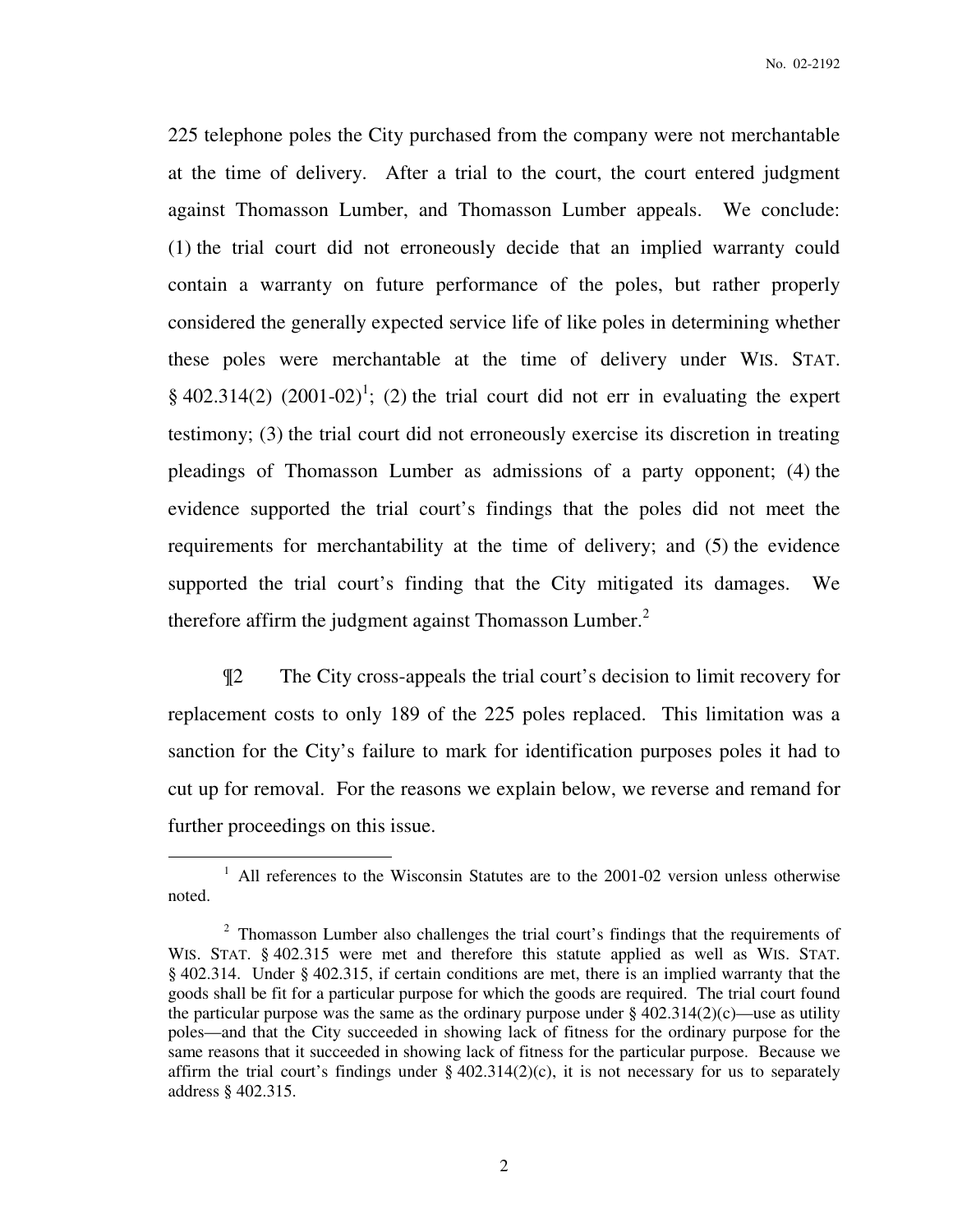#### BACKGROUND

¶3 In 1990 and 1991, the City purchased 225 utility poles from Thomasson Lumber. The poles were treated for Thomasson Lumber with copper/naphthenate (copper nap) at a facility owned by Olon Belcher Lumber Company. The purchase specifications drafted by the City required that the poles be southern yellow pine, be treated with copper nap to a .06 retention, meet the standards of the American National Standards Institute (ANSI) and American Wood Preservers Association (AWPA), and be independently inspected prior to delivery to the City. $3$  Thomasson Lumber selected McCallum Inspection Company to perform the independent inspection. The City installed the poles for use to support electrical lines for homes and businesses in the City.

¶4 In January 1993, the Rural Electrification Administration, a United States government agency, sent a warning to electric utilities, including the City's electric utility, advising that the agency had received reports from three electric cooperatives that poles treated with copper nap were deteriorating after only two to three years; the agency advised purchasers of such poles since 1988 to visually inspect and sound the poles. The next month Thomasson Lumber sent its own alert to its copper nap pole customers recommending that they inspect their poles promptly because some customers had experienced premature decay in their poles. In June, a Thomasson Lumber employee performed an inspection of the City's copper nap poles, which consisted of sounding and boring approximately thirty to forty poles. He found one decayed pole and offered to refund the City the purchase price of the rotting pole.

<sup>&</sup>lt;sup>3</sup> ANSI sets forth minimum industry standards for untreated utility poles and AWPA sets forth minimum industry standards for wood preserving.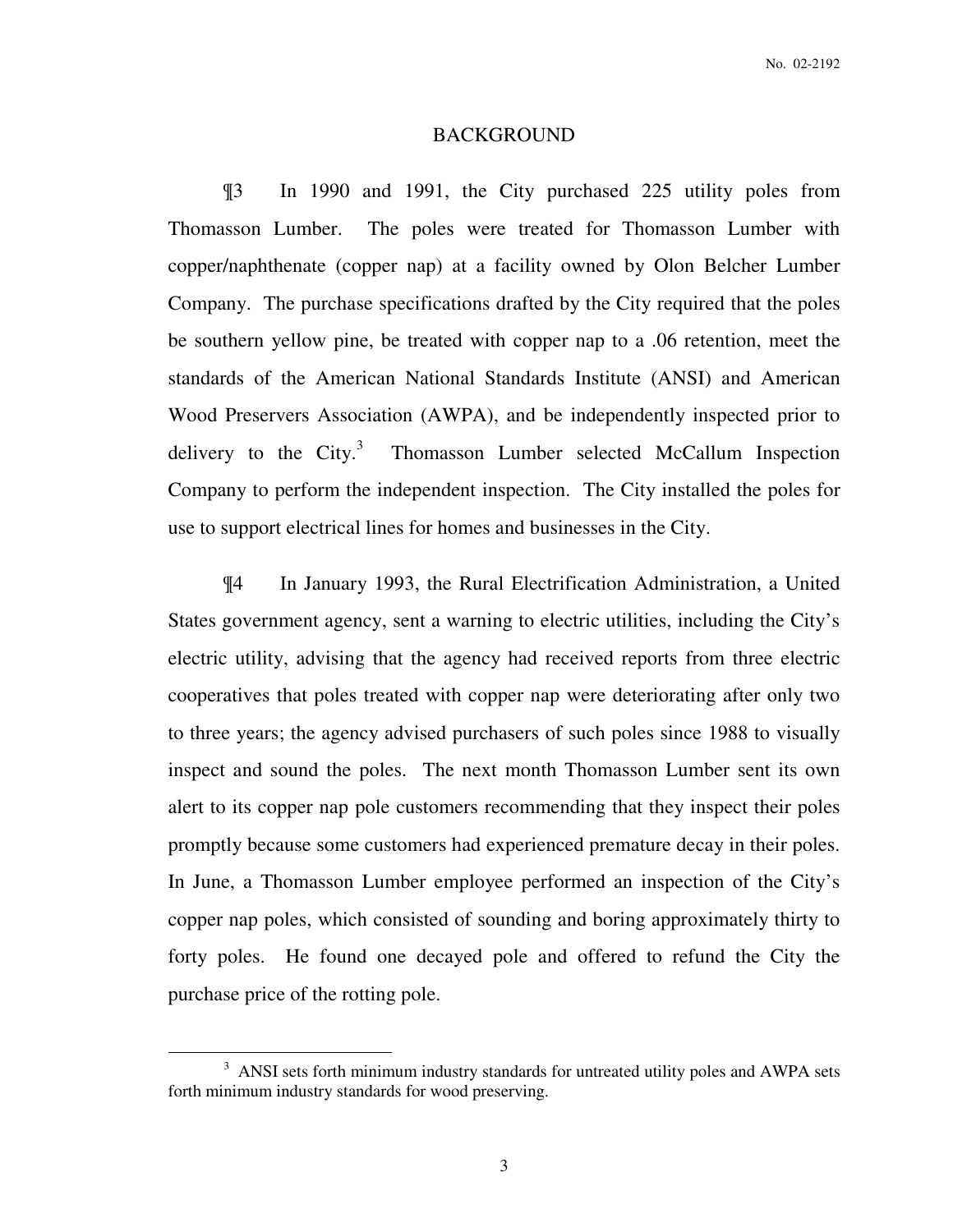¶5 In April 1994, three poles broke in a windstorm. They broke off about ten feet from the top of the poles, and the poles were rotten inside. The City notified Thomasson Lumber of this. That same month Hugh Thomasson of Thomasson Lumber inspected the poles, as did an employee of Olon Belcher. The substance of the conversations between Thomasson and the City and between the Olon Belcher employee and the City concerning these inspections was disputed at trial.

¶6 On August 4, 1994, another copper nap pole collapsed, causing a fire, and the City filed this lawsuit shortly thereafter. After consulting with a pole inspection company, Osmose Wood Preserving, Inc., and with Forester Engineering, the City ultimately removed and replaced all but one of the poles in 1995. When the City discovered the remaining pole in 1999, it replaced it.

¶7 Prior to trial, Thomasson Lumber filed a motion in limine requesting that the City be precluded from presenting any evidence or argument regarding poles that were not produced by the City for inspection by Thomasson Lumber, and also requesting that the City be precluded from requesting any damages regarding those poles. The City in response filed an affidavit averring that some of the poles had to be cut for safe removal and replacement of the poles, but that all those that had been removed were made available to Thomasson Lumber. The court, the Honorable Judge Robert Pekowsky presiding, concluded that, while some of the poles had to be cut up for removal, the City did not meet its responsibility to preserve evidence because it failed to mark the cut poles so that Thomasson Lumber could determine the specific pole from which a cut piece came. The court therefore ruled that the City was "precluded from introducing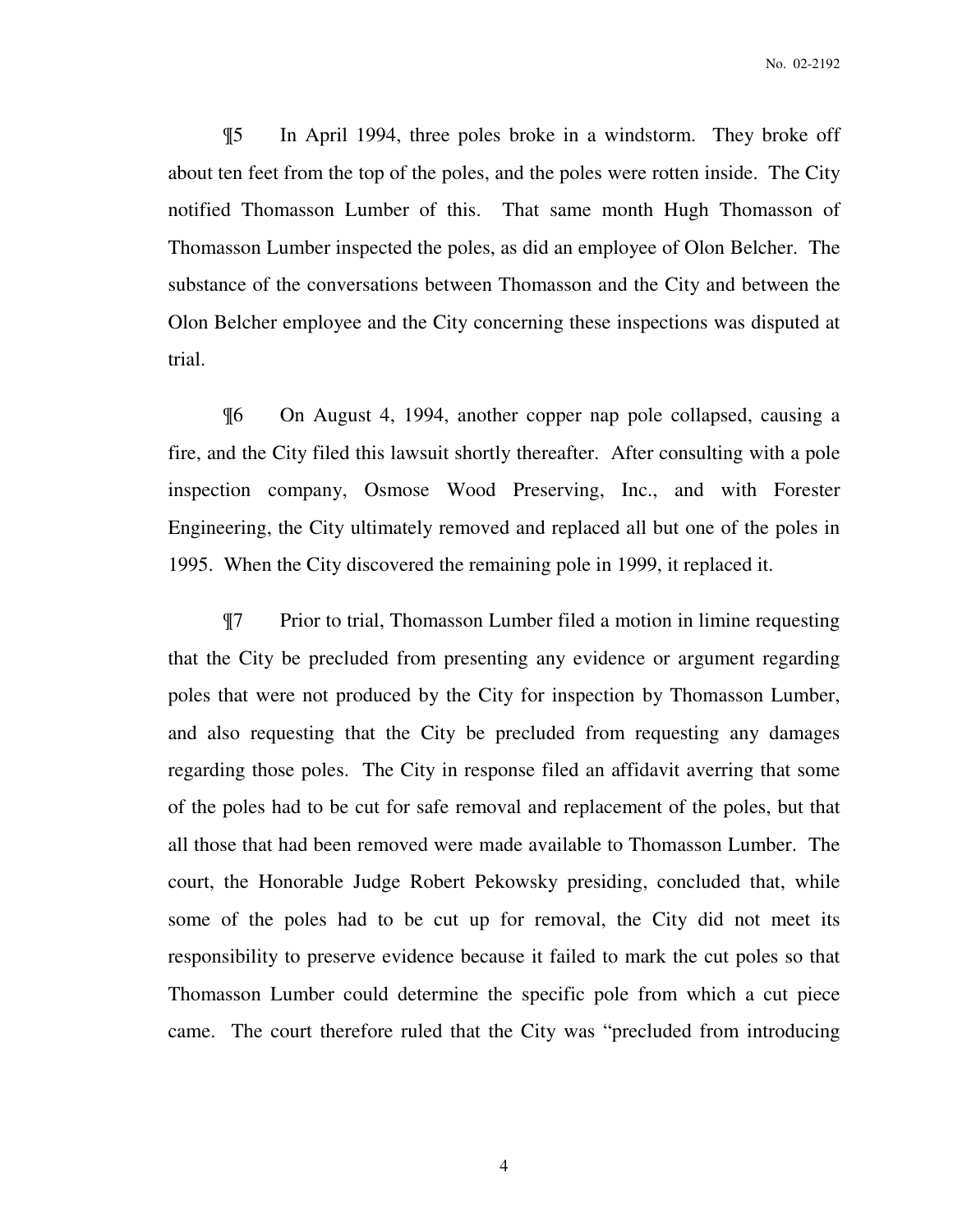evidence regarding the thirty-two<sup>4</sup> [sic] poles which were not adequately preserved for litigation."

¶8 The trial was to the court, the Honorable Diane Nicks presiding. The court issued a lengthy written decision analyzing the factual and legal disputes of the parties. The court applied WIS. STAT.  $\S 402.314$ ,<sup>5</sup> which governs implied warranties of merchantability, and determined that the City had shown that at least three of the six requirements for merchantable goods were not met: (1) the poles

# $5$  WISCONSIN STAT. § 402.314(1)-(2) provide:

 $\overline{a}$ 

 **Implied warranty: merchantability; usage of trade. (1)** Unless excluded or modified (s. 402.316), a warranty that the goods shall be merchantable is implied in a contract for their sale if the seller is a merchant with respect to goods of that kind. Under this section the serving for value of food or drink to be consumed either on the premises or elsewhere is a sale.

**(2)** Goods to be merchantable must be at least such as:

 (a) Pass without objection in the trade under the contract description; and

 (b) In the case of fungible goods, are of fair average quality within the description; and

 (c) Are fit for the ordinary purposes for which such goods are used; and

 (d) Run, within the variations permitted by the agreement, of even kind, quality and quantity within each unit and among all units involved; and

 (e) Are adequately contained, packaged, and labeled as the agreement may require; and

 (f) Conform to the promises or affirmations of fact made on the container or label if any.

<sup>&</sup>lt;sup>4</sup> Given the trial court's finding that the City purchased 225 poles, and the evidence that when Thomasson Lumber inspected the poles in 1997 there were 188 identifiable poles, with the 189th pole discovered in 1999, it appears there were thirty-six poles that were cut but not adequately marked.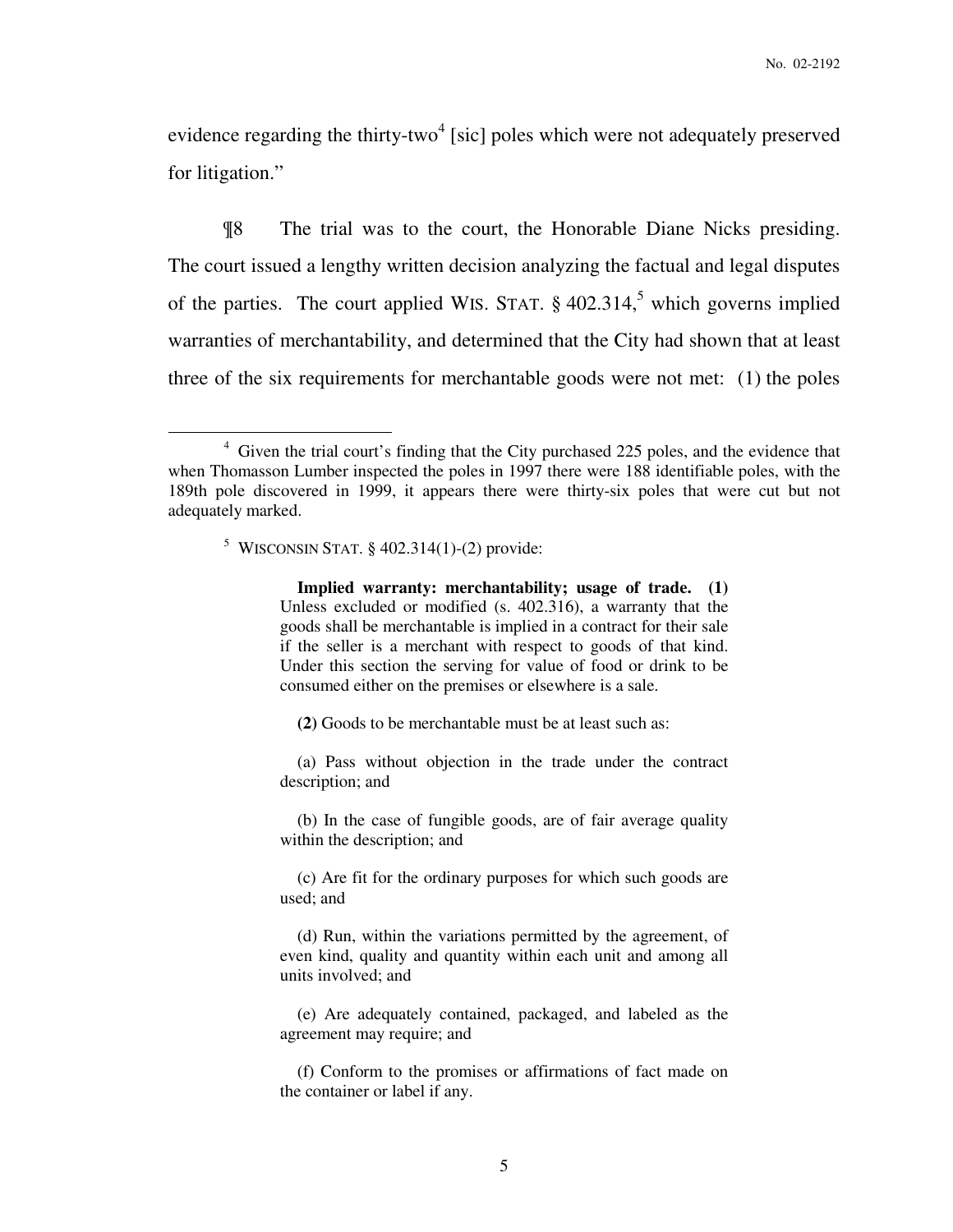would not pass without objection in the trade under the contract description; (2) they were not of fair average quality within the description; and (3) they were not fit for the ordinary purposes for which such goods were used. Section 402.314(2)(a)-(c).

¶9 The court rejected Thomasson Lumber's argument that the City had not mitigated its damages because it removed and replaced all the poles instead of inspecting each pole and then remedially treating each pole based on the results of the inspection. The court determined that Thomasson had not shown that a single inspection and single treatment would suffice to ensure that the poles left standing would reliably perform for a significant period of time. Therefore, the court found, the City would need to continue to incur the costs of repeating this process in an attempt to have the poles safely and reliably perform over the customary thirty-year pole life. The court also determined that it was reasonable for the City to replace all the poles rather than incur the risk to persons and property from decaying poles. However, the court agreed with Thomasson Lumber that it should not award damages for the City's cost of replacing the poles that were not available for inspection because the City had cut them up without marking them. The court awarded the City a total of \$223,394.76 for the cost of replacing 189 poles, plus the interest on the loan the City took out in order to pay for replacement of those poles, plus the costs for paying the two companies for inspection and consultation.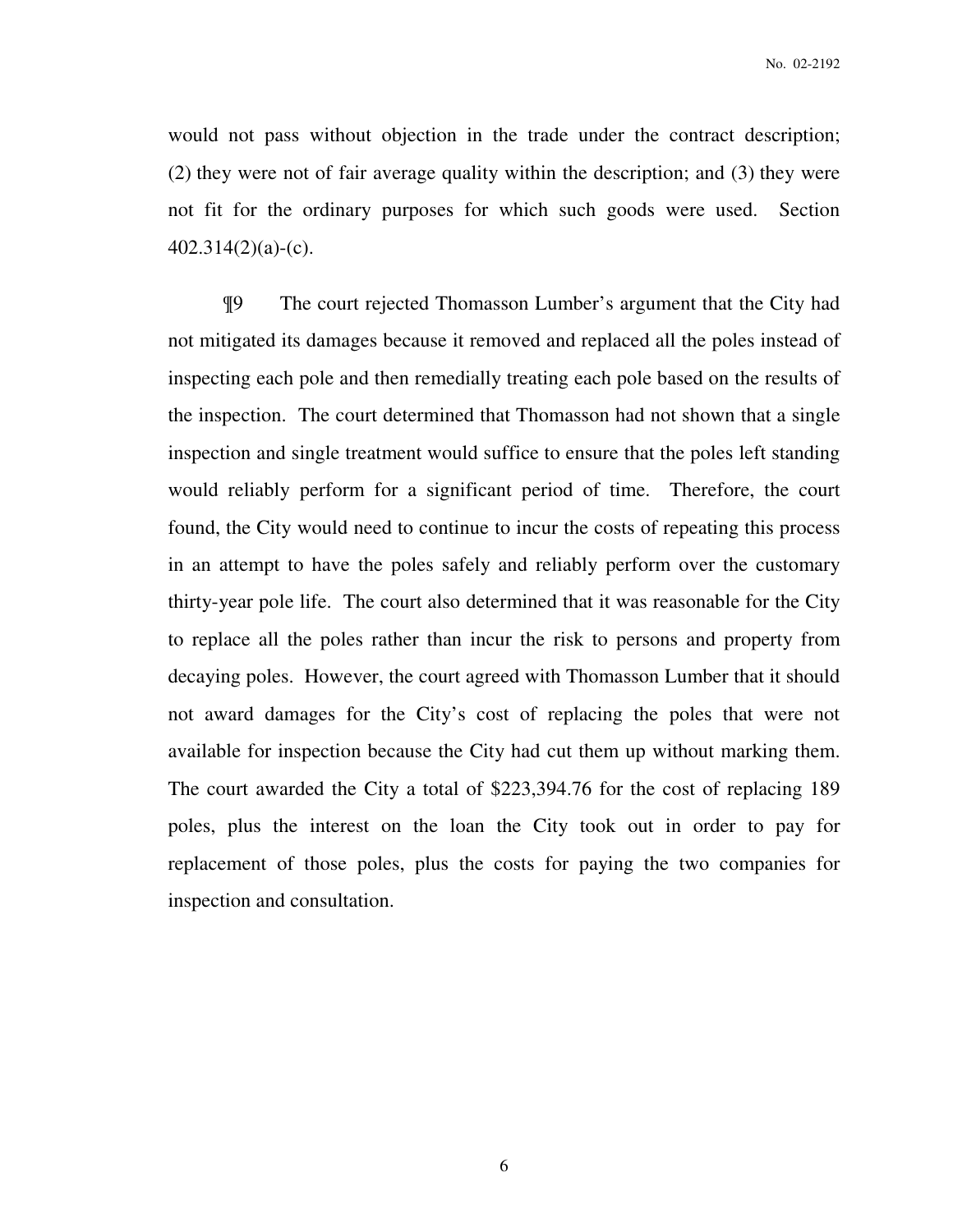#### DISCUSSION

#### I. Appeal

# A. *Post-Delivery Performance*

¶10 Thomasson Lumber contends the trial court erred in considering the post-delivery performance of the poles when the court determined whether the requirements of WIS. STAT. § 402.314(2) were met. According to Thomasson Lumber, *Selzer v. Brunsell Brothers, Ltd.*, 2002 WI App 232, 257 Wis. 2d 809, 652 N.W.2d 806, holds that implied warranties do not contain any warranty of future performance, and the court here found a warranty of future performance when it found the poles had an "expected service life ... between 30 and 40 years." The City responds that *Selzer* is not applicable because it addressed an issue not present in this case: whether the exception in WIS. STAT. § 402.725(2), governing the accrual of a cause of action when "a warranty explicitly extends to future performance of the goods," applies to an implied warranty.

¶11 This issue presents a question of law, because it involves statutory construction, and our review is therefore de novo. *Hughes v. Chrysler Motors Corp.*, 197 Wis. 2d 973, 978, 542 N.W.2d 148 (1996).

¶12 We agree with the City that our analysis in *Selzer* is not applicable to this case. Thomasson Lumber relies on the statement in *Selzer*, quoted from *Marvin Lumber & Cedar Co. v. PPG Industries, Inc.*, 223 F.3d 873, 879 (8th Cir. 2000), that "'[i]mplied warranties, cannot, by their very nature, explicitly extend to future performance.'" 257 Wis. 2d 809, ¶24. When placed in context, this statement simply means that an implied warranty by definition is not an "explicit"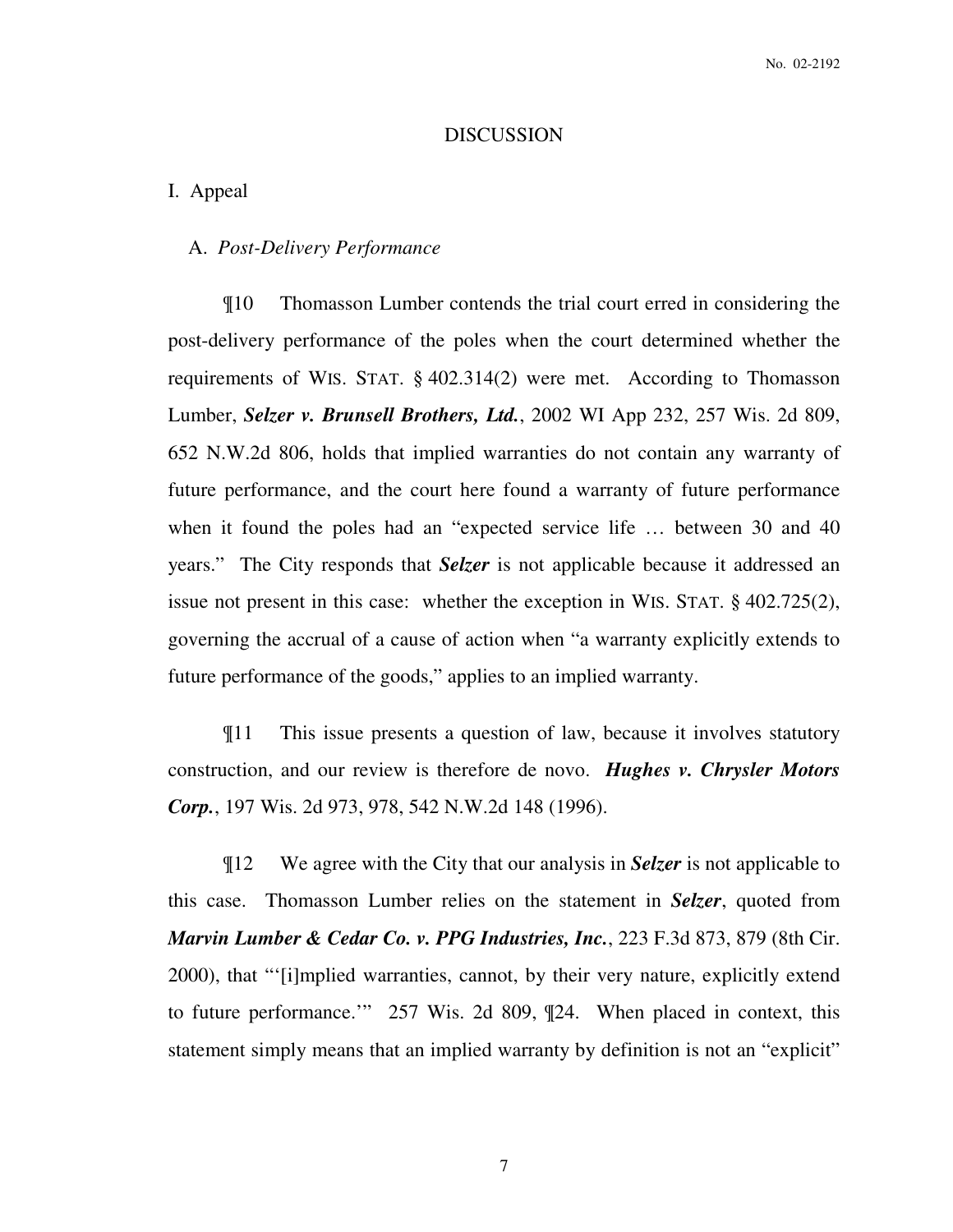warranty of anything and thus is not a warranty that "explicitly extends to future performance of goods" within the meaning of WIS. STAT.  $\S$  402.725(2).<sup>6</sup>

¶13 Thomasson Lumber's reliance on *Selzer* confuses the legal question of whether an implied warranty may contain a warranty that "explicitly extends to future performance of the goods" with the factual questions involved in determining whether the requirements of WIS. STAT. § 402.314(2) are met. Evidence that the goods break or physically deteriorate after delivery may be relevant to whether the goods were fit at the time of delivery for the ordinary purpose for which they are used; but consideration of such evidence for that purpose does not impose an express warranty for future performance, as Thomasson Lumber contends. Indeed, we recognized in *Selzer* the very distinction that Thomasson Lumber blurs when we said: "While all warranties in a general sense apply to the future performance of goods, the future performance exception [in WIS. STAT. § 402.725(2)] applies only where the warranty '*explicitly* extends to future performance."<sup>7</sup> 257 Wis. 2d 809,  $\P$ 20 (quoting § 402.725(2)). As the City points out, Wisconsin courts have considered evidence of what happens to goods after delivery to decide whether they are fit for the ordinary purposes under § 402.314(2)(c), *see Titus v. Polan*, 72 Wis. 2d 23, 24-26, 240 N.W.2d 420 (1976) (evidence that pump installed in November 1973 failed in August 1974 because the motor was defective establishes that pump was not fit for

<sup>6</sup> Thomasson Lumber cites a number of cases from other jurisdictions which, like *Selzer v. Brunsell Bros., Ltd.*, 2002 WI App 232, 257 Wis. 2d 809, 652 N.W.2d 806, were concerned with the application of statutes based on U.C.C. § 2-725(2) to a claim for a breach of implied warranty. We consider them inapplicable for the same reason that *Selzer* is inapplicable.

<sup>7</sup> We also held in *Selzer* that an express promise of "permanently protecting against rot and decay," like promises of "reliability" and "long service," did not constitute an "explicit" warranty of "future performance" because it did not make a specific reference to a future, determinable time. 257 Wis. 2d 809, ¶¶19-23.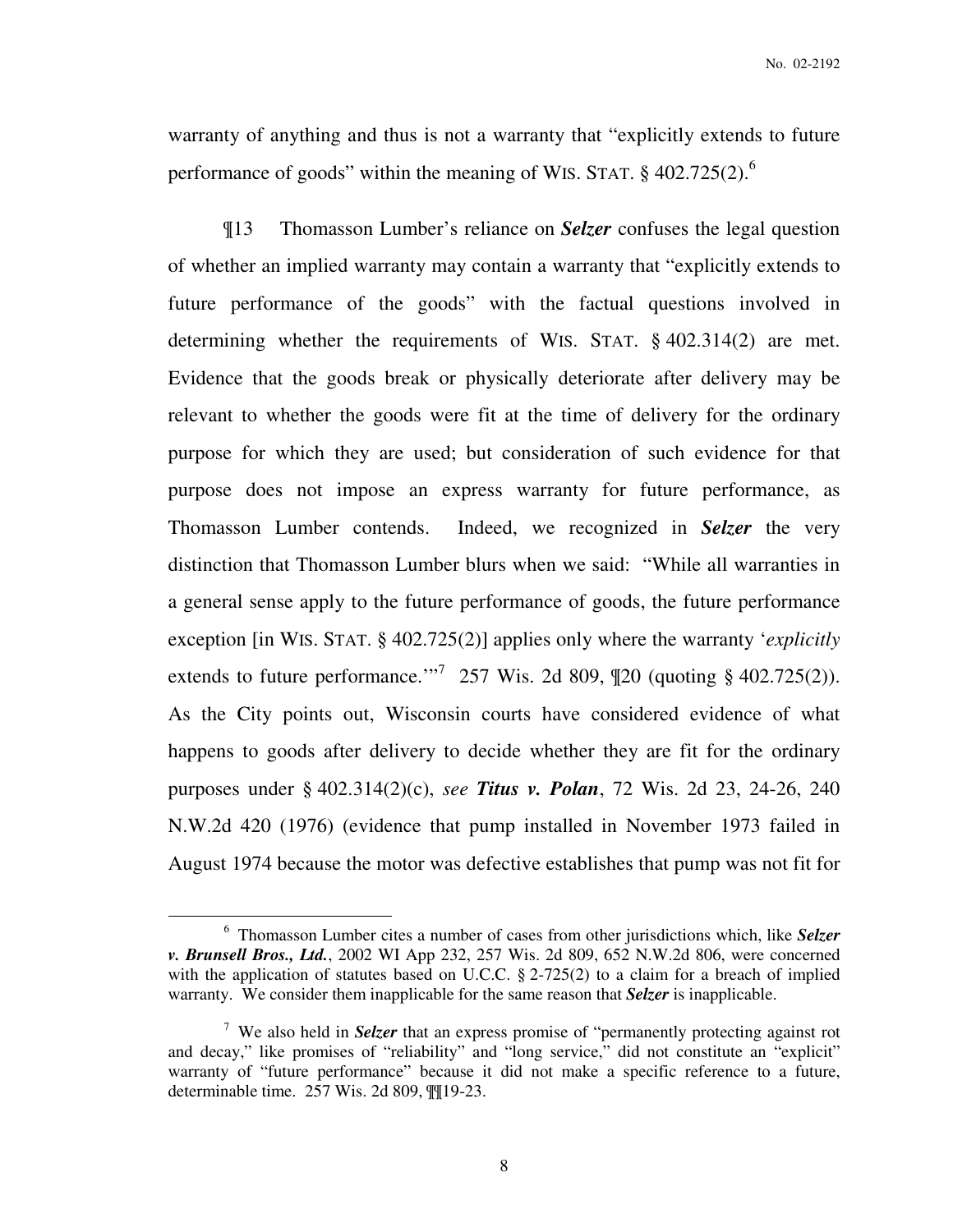ordinary purpose) or fit for a particular purpose under WIS. STAT. § 402.315, *see Calumet Cheese Co. v. Chas. Pfizer & Co.*, 25 Wis. 2d 55, 58-59, 63, 130 N.W.2d 290 (1964) (substance was not fit for the particular purpose of use as an additive to cheese because it caused the cheese to develop a bad odor and flavor).

¶14 The trial court's analysis here is consistent with these decisions. The court did not find that Thomasson Lumber had expressly warranted that the poles would last between thirty and forty years. Rather, the court found, based on the evidence, that this was the expected service life of like utility poles, and the court considered this evidence along with other evidence in finding that the poles were not fit for the ordinary purpose for which such poles are used.

## B. *Expert Testimony*

¶15 The City and Thomasson Lumber each presented expert testimony that was in direct conflict on critical points. The City's expert, Dr. William Smith, reviewed the investigation of all the poles conducted by Osmose Wood Preserving in 1994 and the results of the investigation of 188 poles conducted by Thomasson Lumber's expert, Dr. Darryl Nicholas, in 1997. Smith also inspected those 188 poles himself and randomly tested them. He opined that the poles were an "abnormal" population because they had an "irrationally" high rate of decay, irregular penetration, and decay towards the top rather than at the ground line, and this abnormal character made it impossible to predict which poles would fail in the future. In contrast, Smith described a pole properly treated with copper nap as having an average service life of thirty to fifty years, meaning that a majority of the individual lives would cluster in the middle, and a failure before fifteen years would not be expected. According to Smith, the City's poles were not fit for their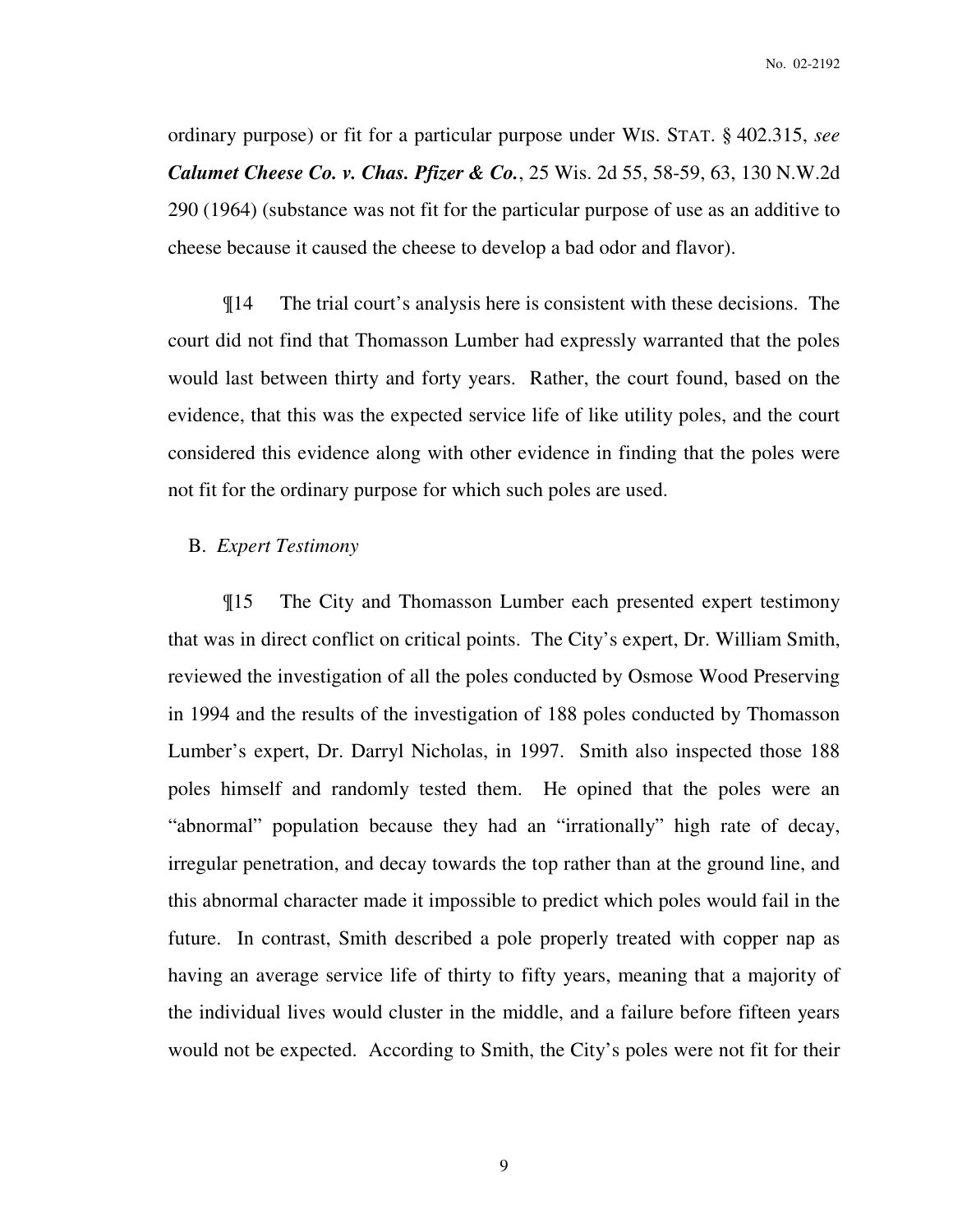ordinary purpose, were not of fair, average quality, were not of even quality, and did not meet the industry standards as represented by the brand.

¶16 In contrast, Nicholas testified that the City's poles would pass in the trade without objection, were of fair and average quality, were fit for their ordinary purpose, and were of even kind, quality, and quantity under applicable industry standards. Based on his inspection of the 188 poles in 1997, and taking into account the passage of time and the manner in which the poles had been stored after removal, he opined that the poles had been treated to appropriate penetration and retention levels.

¶17 The trial court analyzed in detail the testimony of both Smith and Nicholas, explaining why it did not consider Nicholas's testimony persuasive on several points and why it accepted Smith's opinions rather than Nicholas's.

¶18 Thomasson Lumber contends the trial court erred in relying on Smith's testimony. According to Thomasson Lumber, Smith "disavowed" his status as an expert because he did not conduct an adequate investigation of the poles. Thomasson Lumber relies on *Green v. Smith & Nephew AHP, Inc.*, 2000 WI App 192, ¶23, 238 Wis. 2d 477, 617 N.W.2d 881, in which we concluded that opinion testimony was erroneously admitted because the witness admitted that the opinion was outside his area of expertise. *Green* has no relevance to this case because Smith made no admission of a lack of expertise. Once the relevancy of evidence is established and the witness qualifies as an expert, whether to credit that expert's testimony and the weight to give it are judgments for the fact finder to make. *See State v. Peters*, 192 Wis. 2d 674, 690, 534 N.W.2d 867 (Ct. App. 1995). That includes the judgment whether Smith's investigation was adequate to support the opinions he gave.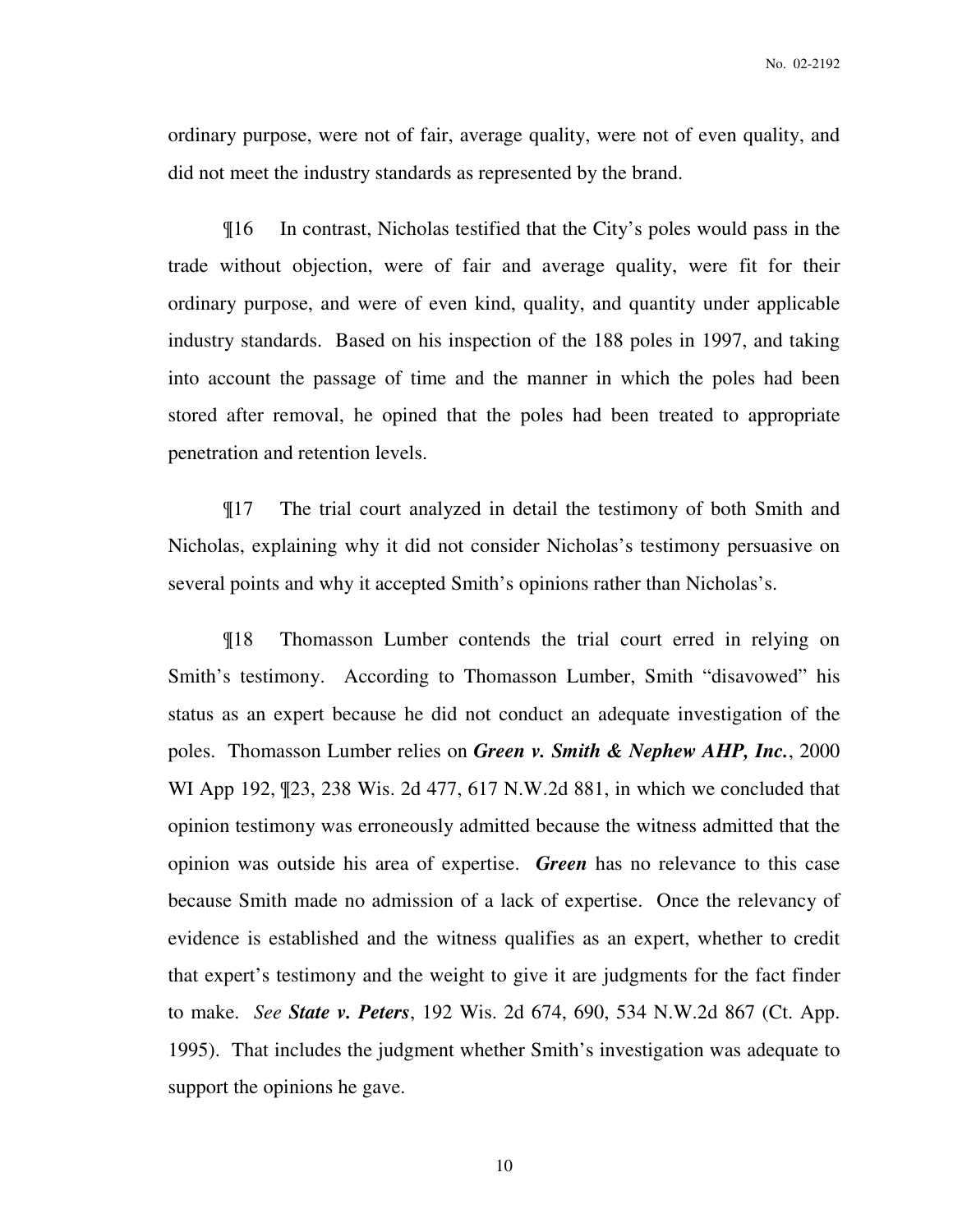¶19 Thomasson Lumber also relies on *Weber v. White*, 2003 WI App 240, ¶15, \_\_\_ Wis. 2d \_\_\_, 672 N.W.2d 151, *review granted*, 2004 WI 1 (Wis. Dec. 16, 2003) (No. 03-0471), which it brought to our attention as a supplemental authority. *Weber*, too, is inapplicable. In *Weber*, an expert expressly stated on cross-examination that he could not give an opinion to a reasonable degree of chiropractic certainty on future health care expenses; we therefore concluded there was no evidence properly before the jury of future health care expenses. *Id.* In this case, Smith testified that in his opinion to a high degree of scientific certainty or probability, the decay in the poles was caused by fungi that were introduced at or prior to the treatment process in one or more of three primary ways; but he acknowledged he could not, on the basis of the investigation he had made, opine to the requisite degree of certainty which of these three caused the decay in a specific pole. Smith's inability to give an opinion to the requisite degree of certainty on the cause of decay in a specific pole does not render inadmissible the opinions he did give to the requisite degree of certainty. Whether to accept the opinions he gave to the requisite degree of certainty in view of the opinions he could not give is a judgment for the trial court as fact finder to make. *See Peters*, 192 Wis. 2d 674 at 690.

¶20 On much the same basis, we reject Thomasson Lumber's contention that the trial court improperly disregarded and mischaracterized Nicholas's testimony. The court did not disregard his testimony but chose to rely instead on Smith's opinion on certain points where their opinions were in conflict. That is properly the role of the fact finder. *See Gegan v. Backwinkel*, 141 Wis. 2d 893, 901, 417 N.W.2d 44 (Ct. App. 1987). Thomasson Lumber presents explanations for aspects of Nicholas's testimony that the trial court found not persuasive or inconsistent with other evidence. However, whether there is a more favorable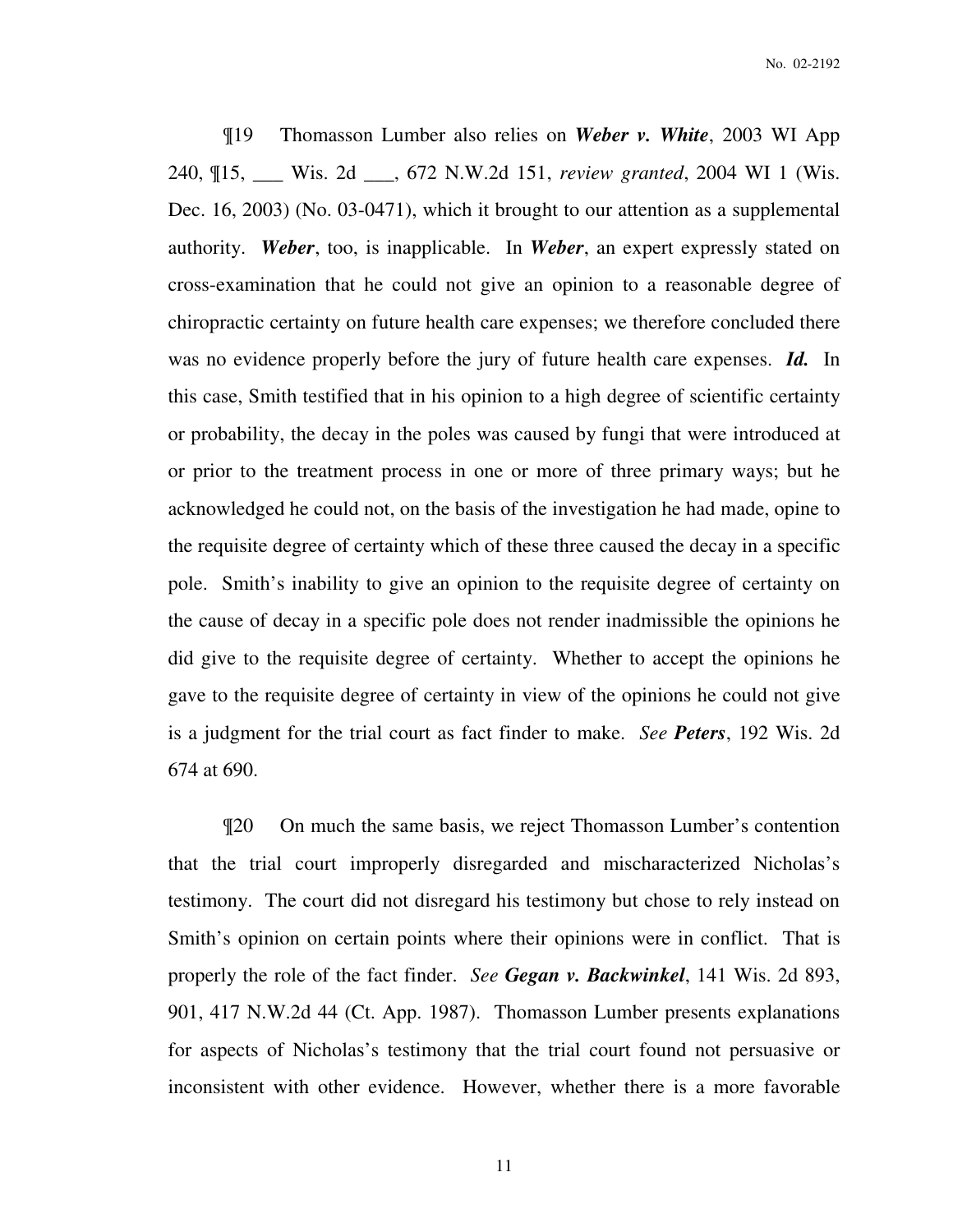assessment of Nicholas's testimony is irrelevant: it is the trial court's role to decide how to assess his testimony and how to reconcile it with other evidence.

#### C. *Admissions Based on Pleadings*

¶21 In deciding whether the poles would pass without objection in the trade under the contract description and were of fair average quality within the description, WIS. STAT.  $\S 402.314(2)(a)$ -(b), the court considered pleadings Thomasson Lumber had filed against Olon Belcher and McCallum: a complaint filed in June 1994 in a federal district court in Alabama against both companies and the cross-complaint filed against Olon Belcher in this action. The complaint in the Alabama lawsuit alleged that Thomasson Lumber had delivered untreated utility poles to Olon Belcher to be treated with copper nap in accordance with an agreement with Olon Belcher dated January 20, 1989, and had entered into a contract with McCallum to inspect the poles after treatment by Olon Belcher to confirm that the copper nap adequately penetrated the poles. The complaint further alleged that Thomasson Lumber had received numerous complaints from its customers that utility poles treated by Olon Belcher and inspected by McCallum were degrading in service, and inspections by Thomasson Lumber confirmed that these poles had become rotten and decayed. The poles were rotting and decaying, the complaint alleged, because of improper treatment by Olon Belcher and inadequate inspection by McCallum and were "defective and [could not] be used for their intended purpose." Thomasson Lumber's cross-claim in this action makes similar allegations.

¶22 The trial court rejected the City's position that the court should treat these pleadings as conclusively establishing the facts alleged and should preclude Thomasson Lumber from presenting any evidence to the contrary. However, the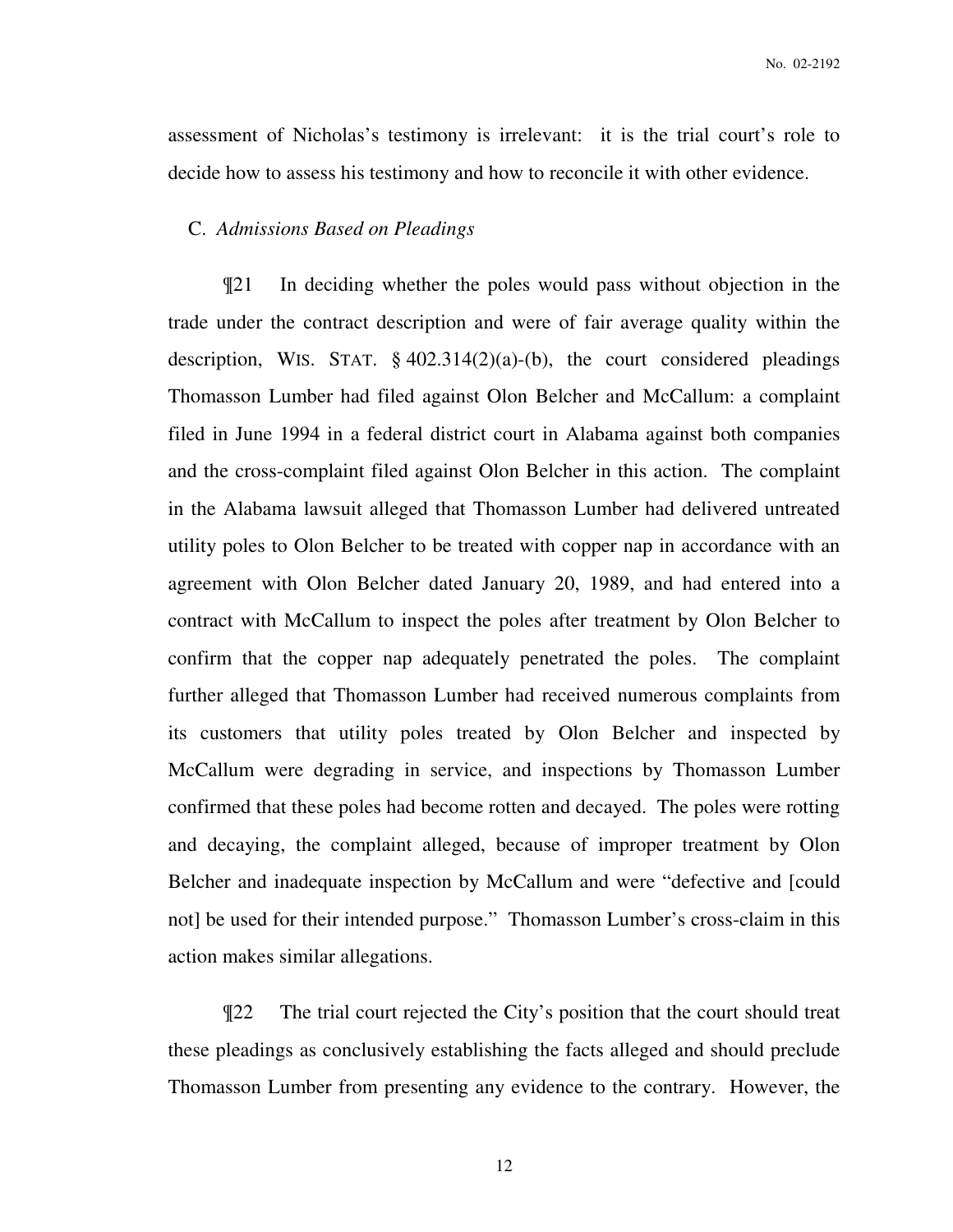court did decide to treat the pleadings as admissions by Thomasson Lumber that at least the most severely rotten and decayed of the City's poles were defective and could not be used for their intended purpose. Thus, the court did not treat the pleadings as conclusively establishing any fact, but instead treated them as evidence to be considered along with other evidence.

¶23 Thomasson Lumber contends the trial court erroneously exercised its discretion in considering these pleadings as admissions because, as the court itself recognized, it could not determine the number of poles Thomasson was referring to in the pleadings.

¶24 "A positive statement of an evidentiary fact made by a party in a pleading in another case may be sufficient to constitute an admission," in which case the admission is substantive evidence of the facts admitted. *Kraemer Bros., Inc. v. United States Fire Ins. Co.*, 89 Wis. 2d 555, 569, 278 N.W.2d 857 (1979). Generally, the question of the admissibility of evidence is a matter within the trial court's discretion. *See Martindale v. Ripp*, 2001 WI 113, ¶28, 246 Wis. 2d 67, 629 N.W.2d 698.

¶25 We see no erroneous exercise of discretion here. The pleadings are not inadmissible hearsay. Under WIS. STAT. § 908.01(4)(b)4, a statement made by a party's agent within the scope of the agency and offered against the party is not hearsay. Thomasson Lumber's objection appears to go to relevancy, but we conclude a reasonable court could decide they were relevant. Although the allegations in the Alabama complaint did not specifically identify the poles complained of as those sold to the City, the evidence was that when Thomasson Lumber filed the lawsuit, it knew of the City's problems with the poles and knew the City was requesting replacement of all poles. The trial court could therefore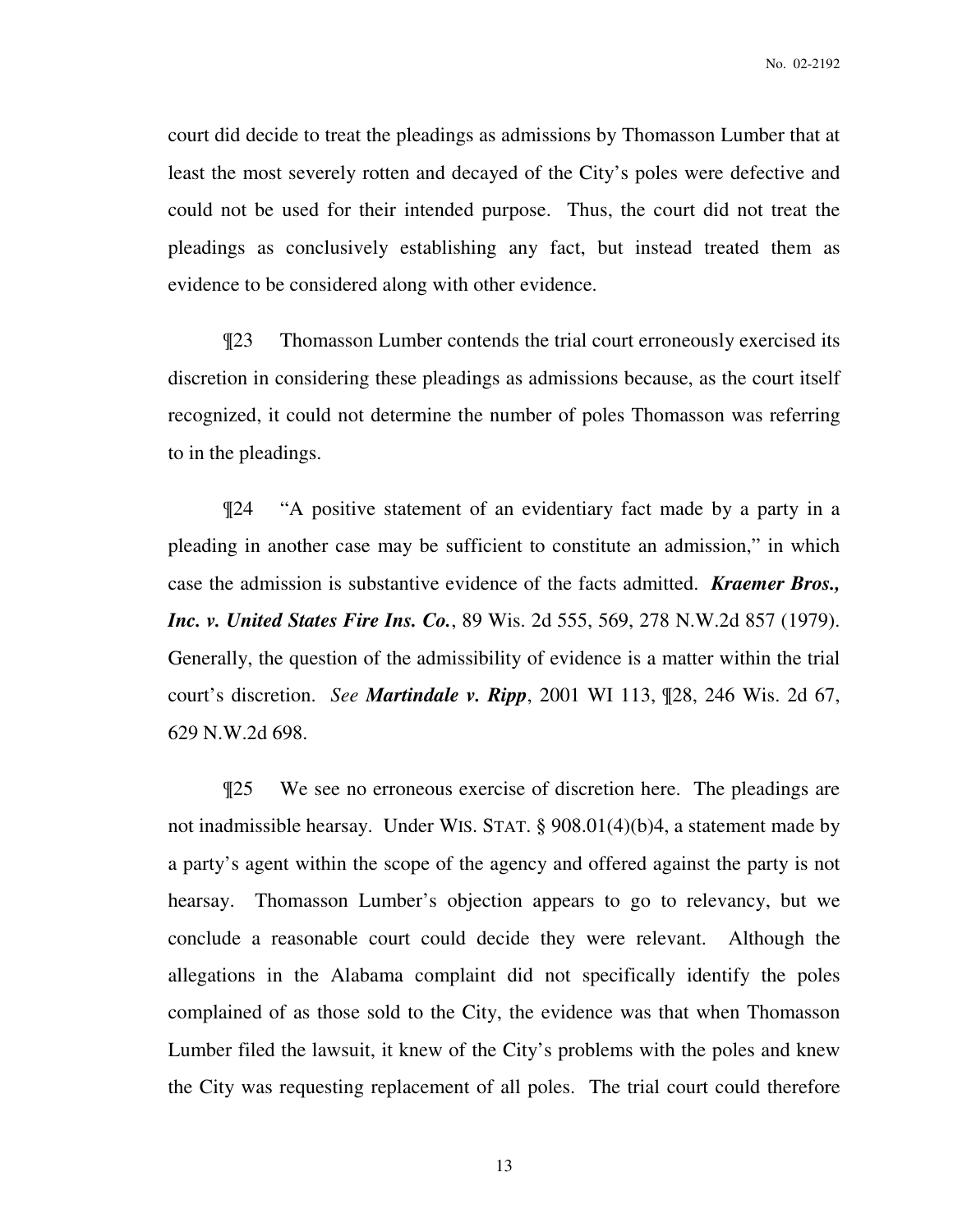reasonably infer that the Alabama complaint related to the poles Thomasson Lumber sold the City, which had been treated by Olon Belcher and inspected by McCallum. It is also logical to conclude that Thomasson Lumber's crosscomplaint against Olon Belcher was complaining of the poles that were the subject of the City's complaint against Olon Belcher. The fact that neither pleading specifies the number of poles that Thomasson Lumber asserted had been negligently treated by Olon Belcher does not mean that the pleadings are not admissible as evidence that Olon Belcher's inadequate treatment of poles sold by Thomasson Lumber resulted in decay of those poles.

¶26 Thomasson Lumber also relies on *Fletcher v. Eagle River Memorial Hospital, Inc.*, 156 Wis. 2d 165, 177, 456 N.W.2d 788 (1990), but that case is not applicable. *Fletcher* addresses a "judicial admission," which occurs when the court treats a statement by a party or a party's attorney as a concession that forecloses the party from submitting evidence to contradict the concession. *Id.* The court in *Fletcher* cautioned that in exercising discretion whether to treat a statement as a judicial admission, trial courts must make a "searching inquiry" before reaching "the conclusion that a party has voluntarily foregone the opportunity to prove or to contest a critical factual element of the lawsuit." *Id.* Thomasson Lumber relies on this statement. However, as we have already explained, the court did not preclude Thomasson Lumber from submitting evidence that might contradict the statements in its pleadings, and the court's analysis in deciding to admit the pleadings as evidence against Thomasson Lumber was a proper exercise of discretion.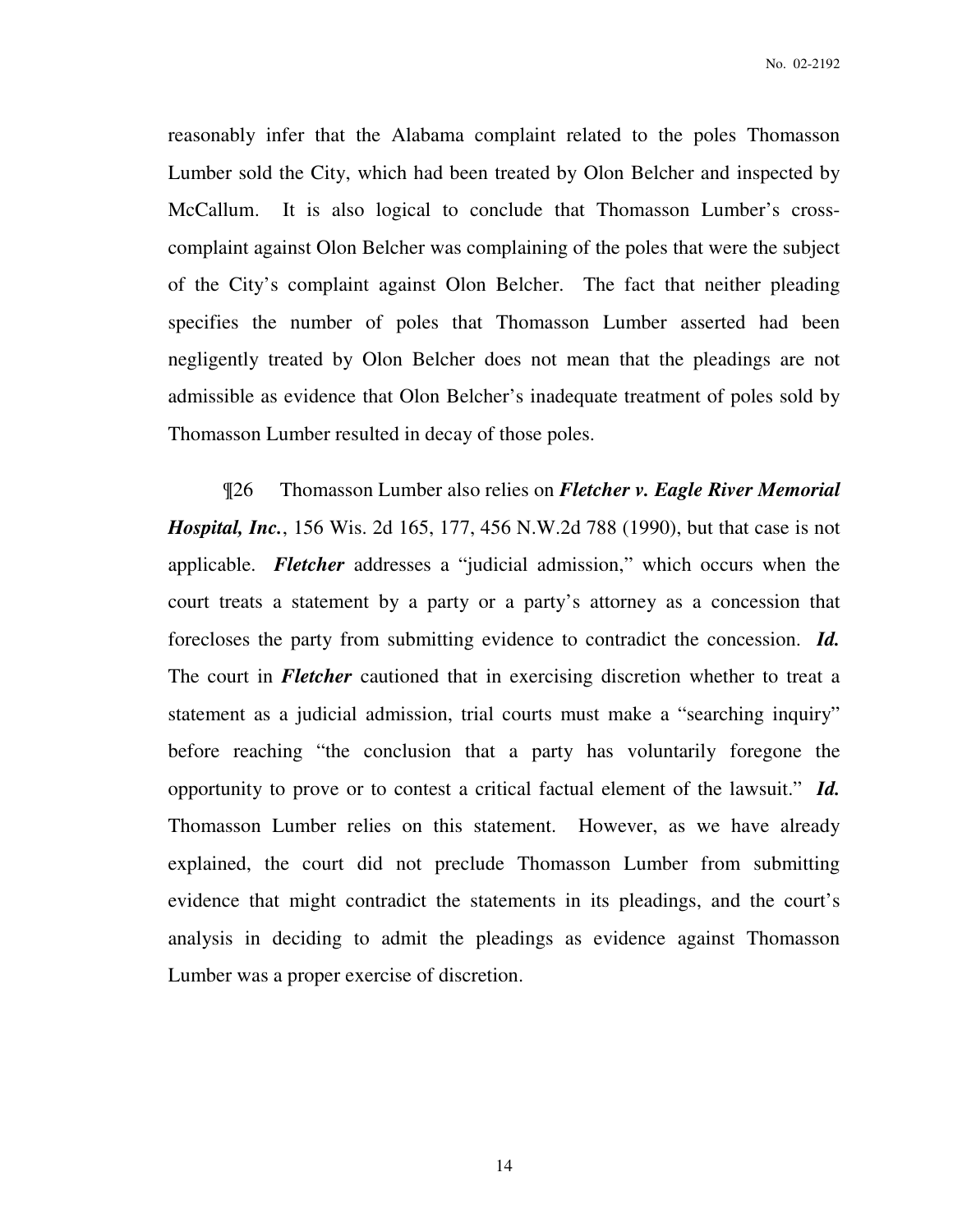#### D. *Sufficiency of Evidence Regarding Each Pole*

¶27 Thomasson Lumber contends the evidence did not establish that each of the 189 poles for which the court awarded damages was not merchantable at the time of delivery. According to Thomasson Lumber, because some poles showed no signs of decay when the City removed them, the court erred in finding that all 189 poles were defective at the time of delivery.

¶28 When we review a trial court's factual findings, we affirm unless the finding is clearly erroneous. WIS. STAT. § 805.17(2). We do not consider the evidence that might have supported contrary findings, but instead search the record for evidence to support the findings the trial court did make. *Becker v. Zoschke*, 76 Wis. 2d 336, 347, 251 N.W.2d 431 (1977). When the evidence supports the drawing of either of two conflicting inferences, the trial court, not this court, decides which inference to draw. *State v. Friday*, 147 Wis. 2d 359, 370-71, 434 N.W.2d 85 (1989). In addition, judgments on the weight of the evidence and on the credibility of the witnesses are for the trial court sitting as finder of fact to make, not this court. *State v. Douglas D.*, 2001 WI 47, ¶100 n.36, 243 Wis. 2d 204, 626 N.W.2d 725.

¶29 The trial court here chose to accept Smith's testimony that the poles had incipient decay at the time of delivery as a result of deficiencies in the treatment process. The evidence was that incipient decay, as well as decay, is a prohibited defect under the ANSI standards, which defines incipient decay as "an early stage of decay that has not proceeded far enough to soften or otherwise perceptibly impair the hardness of the wood … [and] is usually accompanied by a slight discoloration or bleaching of the wood." There was testimony that properly treated utility poles should have no decay or failures for fifteen to twenty years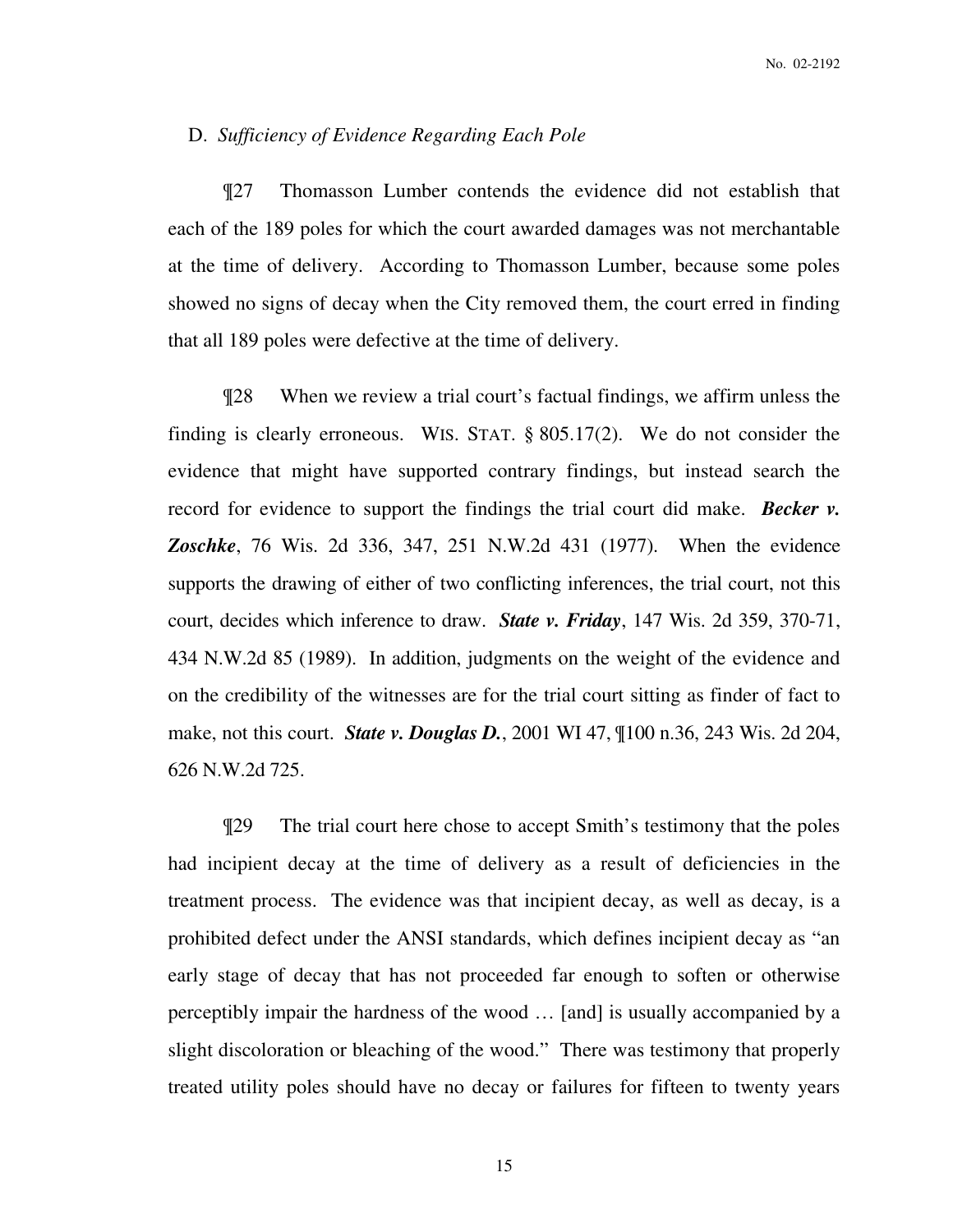after being placed in service, and that a failure of even 1% of a pole population within the first five years meant that something was drastically wrong with that pole population. From this evidence, as well as much other evidence the circuit court carefully explained in its decision, a reasonable fact finder could infer that each of the poles was defective at the time of delivery and that, as a result of the defect, the first three requirements of WIS. STAT. § 402.314(2) were not met.

¶30 Thomasson Lumber apparently believes the City had to prove that each pole was observed to have exhibited decay, but this confuses the nature of the evidence with the fact to be proved. Evidence that a particular pole was rotten within five years of delivery may be one way to prove that particular pole was defective at the time of delivery, but it is not the only way. Evidence, including reasonable inferences from the evidence, that all poles were subject to a deficient treatment process is another way to prove that each of the poles was defective at the time of delivery.

¶31 Thomasson Lumber incorrectly relies on *J.I. Case Plow Works v. Niles & Scott Co.*, 90 Wis. 590, 607-08, 63 N.W. 1013 (1895), for support of its argument that the City must prove that each pole exhibited decay. In that case, the court concluded there was no basis in the record for inferring that goods that had not been returned were defective. *Id.* That court did not have before it, as we do, a record that provides a basis for a reasonable inference that all the goods were defective because of a deficiency in a process that all were subject to.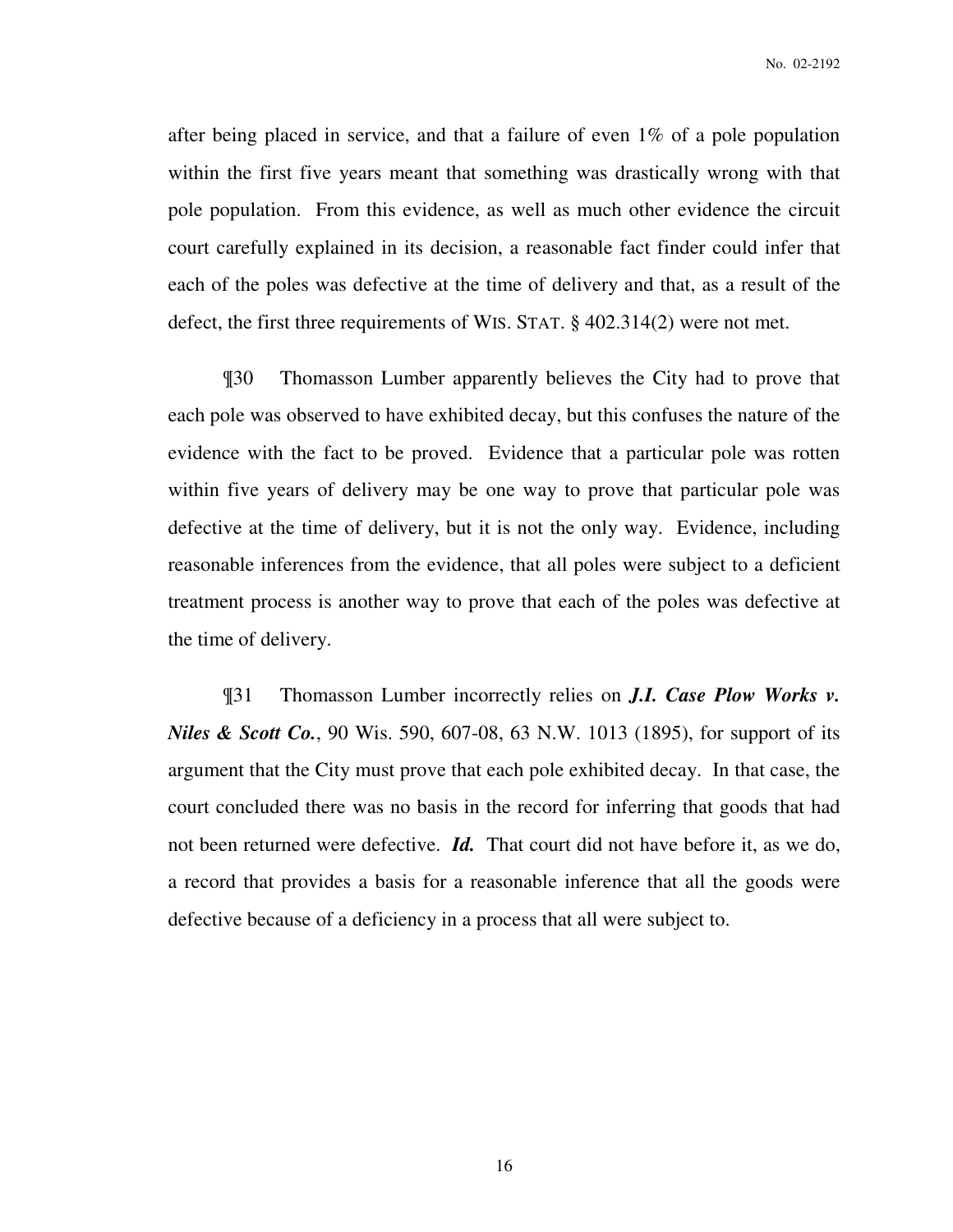### E. *Mitigation of Damages*

 $\overline{a}$ 

¶32 WISCONSIN STAT. § 402.714 governs damages for a breach of implied warranty in this case. $8$  As in cases where there is a breach of a contract, the party aggrieved by a breach of implied warranty has an obligation to take reasonable steps to minimize damages. *See Sprecher v. Weston's Bar, Inc.*, 78

8 WISCONSIN STAT. § 402.714 provides:

 **Buyer's damages for breach in regard to accepted goods. (1)** Where the buyer has accepted goods and given notification (s. 402.607 (3)) the buyer may recover as damages for any nonconformity of tender the loss resulting in the ordinary course of events from the seller's breach as determined in any manner which is reasonable.

 **(2)** The measure of damages for breach of warranty is the difference at the time and place of acceptance between the value of the goods accepted and the value they would have had if they had been as warranted, unless special circumstances show proximate damages of a different amount.

 **(3)** In a proper case any incidental and consequential damages under s. 402.715 may also be recovered.

WISCONSIN STAT. § 402.715 provides:

 **Buyer's incidental and consequential damages. (1)** Incidental damages resulting from the seller's breach include expenses reasonably incurred in inspection, receipt, transportation and care and custody of goods rightfully rejected, any commercially reasonable charges, expenses or commissions in connection with effecting cover and any other reasonable expense incident to the delay or other breach.

 **(2)** Consequential damages resulting from the seller's breach include:

 (a) Any loss resulting from general or particular requirements and needs of which the seller at the time of contracting had reason to know and which could not reasonably be prevented by cover or otherwise; and

 (b) Injury to person or property proximately resulting from any breach of warranty.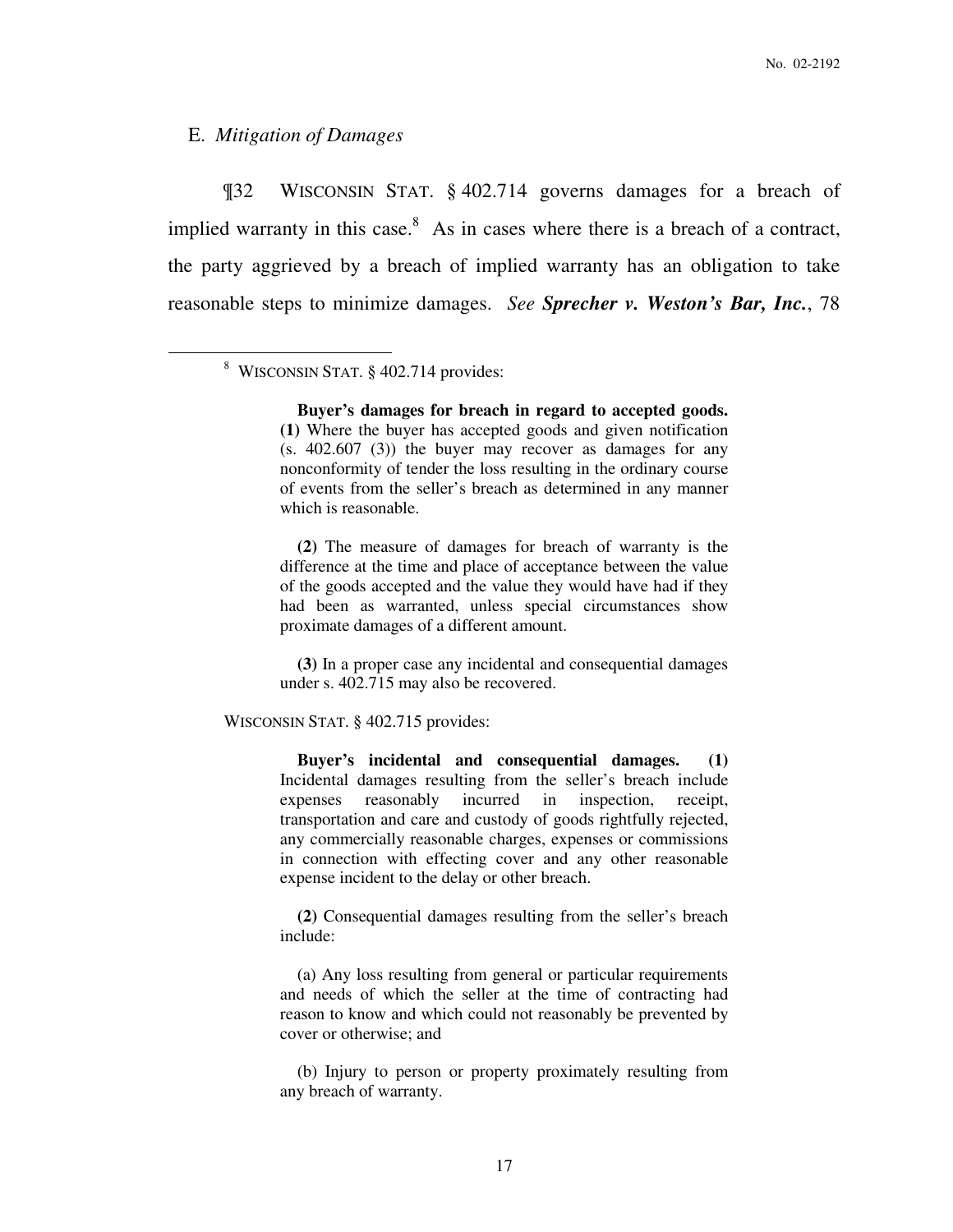Wis. 2d 26, 42, 253 N.W.2d 493 (1977) (discussing breach of contract). The burden is on the breaching party to establish that the aggrieved party has not reasonably minimized damages. *Id.*

¶33 Thomasson Lumber contends that the only credible evidence relating to what steps were reasonable for the City to take was that of Osmose Wood Preserving, which recommended the immediate removal of seven poles that were dangerous and the remedial treatment of others that showed signs of decay. However, the trial court explained in detail why it determined that the City acted reasonably in not following this recommendation: (1) Osmose found decay in 65% of the poles when testing from ground to a foot above the brand; however the poles that had broken had typically broken toward the top. (2) A pole not recommended by Osmose for removal broke and fell down shortly after its inspection. (3) Osmose itself recommended against traditional inspection and treatment methods because there was no consistent pattern on where the severe decay was located and, in the majority of poles, decay was found above the locations that would be covered by traditional methods. (4) There was no evidence that a single "top to bottom" inspection and treatment as recommended by Osmose would be sufficient to solve the problem of the premature decay.

¶34 The trial court also discussed in detail the information the City gathered in deciding whether it needed to replace all the poles and determined, based on that information, that the City acted reasonably in replacing the poles. Thomasson Lumber makes a number of objections to the court's analysis and characterizes them as questions of law. However, we are satisfied that Thomasson Lumber is simply urging us to take a different view of the evidence than did the trial court. That, as we have already explained, is not our function.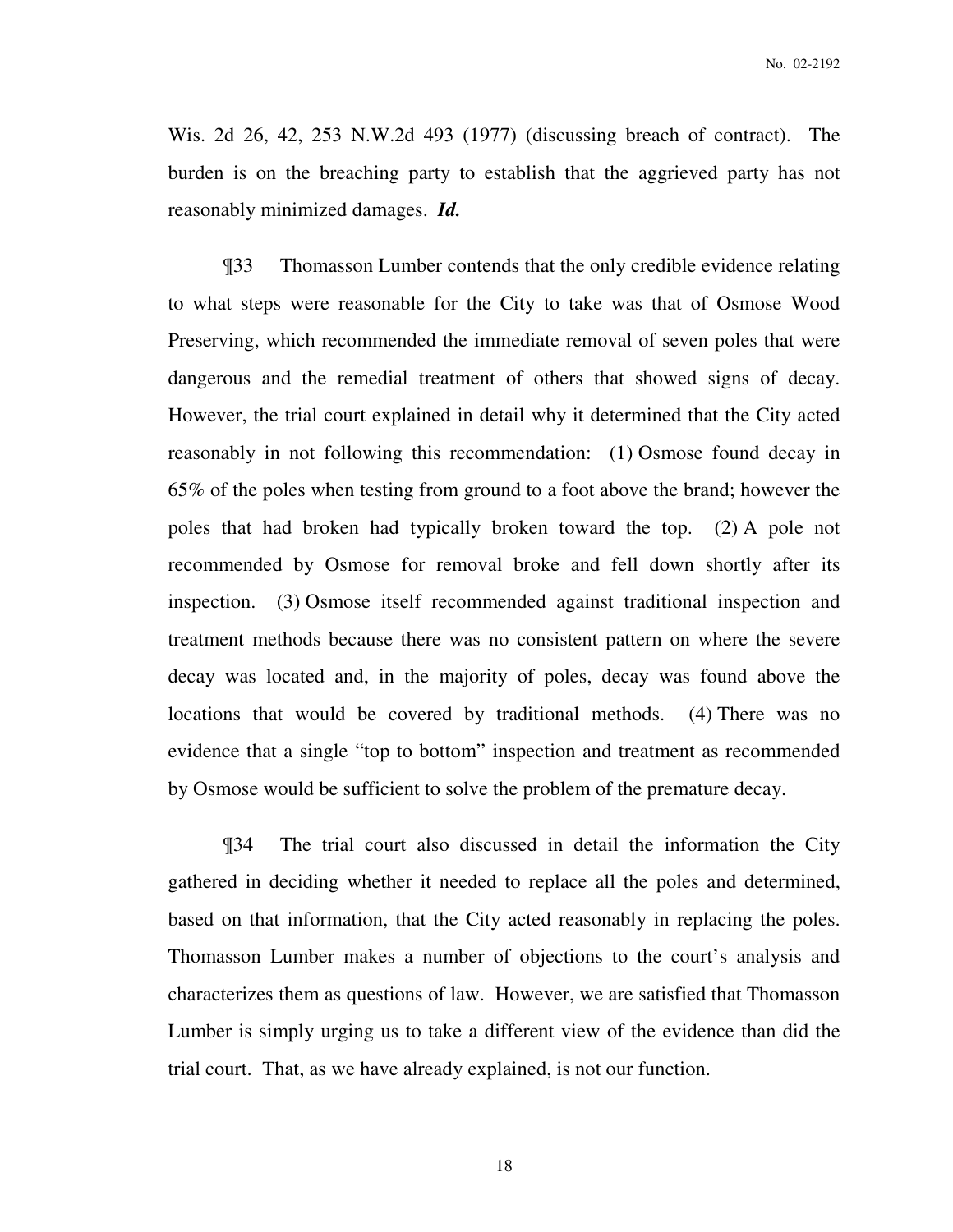¶35 Thomasson Lumber also asserts that the court made an error of law in considering the risk of defective poles as a factor in analyzing whether the City acted reasonably in replacing all of the poles. According to Thomasson Lumber, the risk of injury to persons or property is not admissible in this context under the economic loss doctrine. Thomasson Lumber cites *Selzer*, 257 Wis. 2d 809, ¶39, and *Northridge Co. v. W.R. Grace & Co.*, 162 Wis. 2d 918, 933, 471 N.W.2d 179 (1991), but neither supports Thomasson Lumber's position. The economic loss doctrine, when it applies, bars recovery in tort for damages resulting from a product not performing as intended, including damages to the product itself or economic losses caused by the defective product. *Selzer*, 257 Wis. 2d 809, ¶33. The plaintiff in *Selzer* sought recovery in tort for damage to his house caused by defective windows, and we concluded those damages were barred by the economic loss doctrine. *Id.*, ¶39. (Earlier in the opinion in *Selzer*, we held that recovery for breach of warranties was barred by the statute of limitations. *Id.*, ¶¶23-24.) In *Northridge*, the plaintiff sought recovery in tort for damages caused by asbestos and the court decided the claims were not barred by the economic loss doctrine because the alleged damage was physical injury to other property. 162 Wis. 2d at 923.

¶36 The City here is not seeking damages in tort, but for breach of implied warranty. It is not seeking damages for injuries to person and property, but for the cost of replacing the poles and related expenses. In any event, the economic loss doctrine does not bar the recovery of damages for injury to persons or other property resulting from a defective product; in fact, WIS. STAT. § 402.715(2)(b) specifically allows it when caused by a breach of warranty. Most importantly for the purposes of this case, nothing in the economic loss doctrine precludes the trial court from considering the risk of injury to persons and other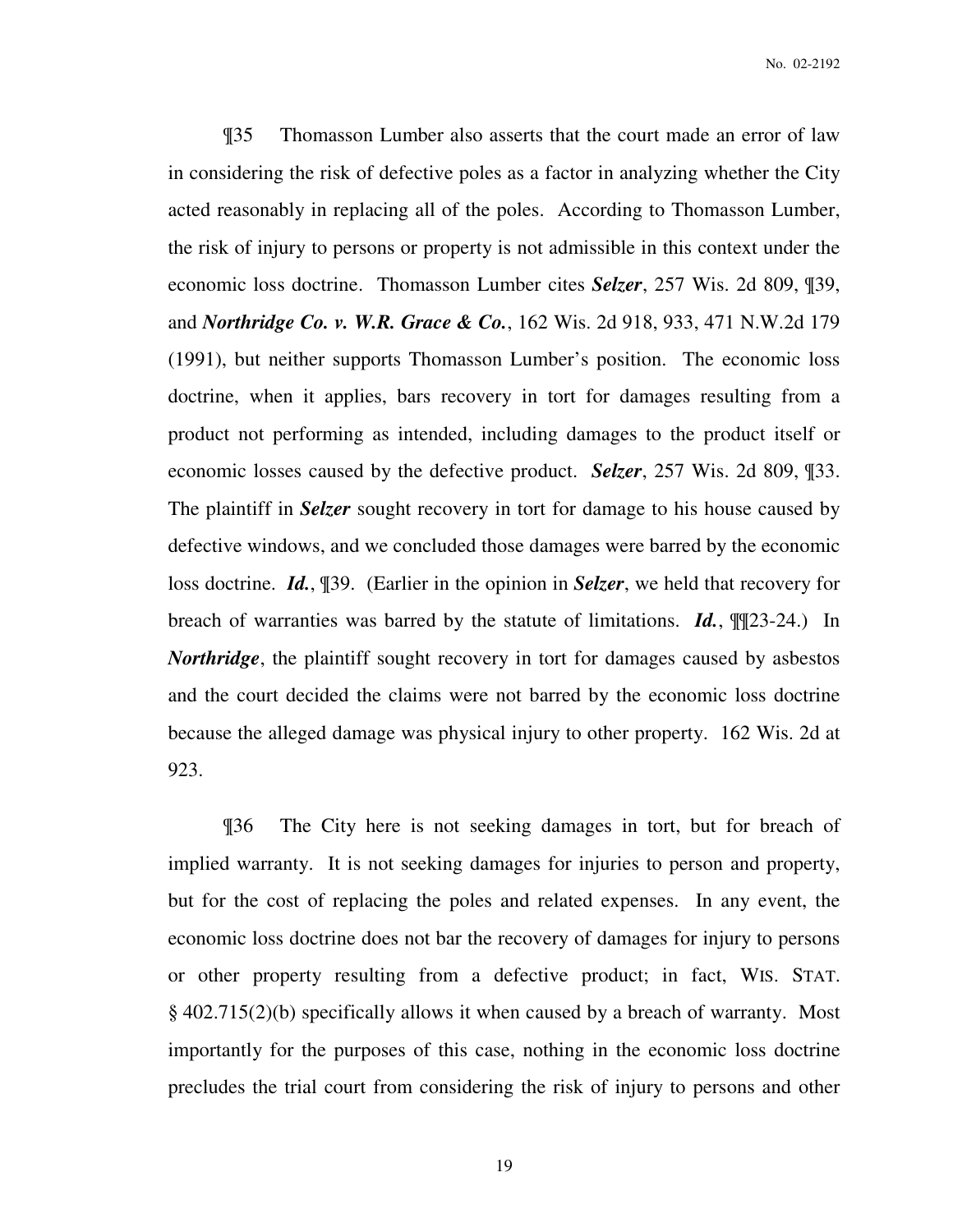property from decaying poles when considering whether the City acted reasonably in replacing the poles.

II. Cross-Appeal

 $\overline{a}$ 

¶37 The City's cross-appeal challenges the trial court's decision not to award damages for thirty-six of the poles that had been cut up when removed and not marked. The City contends Judge Nicks erroneously construed Judge Pekowsky's ruling, because he simply excluded evidence of the thirty-six poles and did not preclude the recovery of damages for replacing them. The effect of Judge Nicks's decision, the City argues, is dismissal of its claim for damages for those thirty-six poles. According to the City, such a sanction requires egregious conduct, which is not present here. Thomasson Lumber responds that Judge Pekowsky did intend to preclude damages for the thirty-six poles, and the record shows egregious conduct by the City because the poles were cut without being marked after this litigation began, when the City was well aware of the need to identify the poles that samples were taken from.

¶38 As both parties recognize, the decision whether to impose a sanction for the spoliation of evidence is committed to the trial court's discretion. *Garfoot v. Fireman's Fund Ins. Co.*, 228 Wis. 2d 707, 717, 599 N.W.2d 411 (Ct. App. 1999).<sup>9</sup> We affirm discretionary rulings if the trial court examined the relevant facts, applied a proper standard of law, and utilizing a demonstrably rational process, reached a reasonable conclusion. *Id.* In *Garfoot*, we reaffirmed the proposition that dismissal as a sanction for destruction of evidence requires a

<sup>&</sup>lt;sup>9</sup> In this case, as we have already stated, the City did not destroy the thirty-six poles but cut them up without identifying which pieces were part of which pole. The City implicitly concedes that this constitutes spoliation of evidence.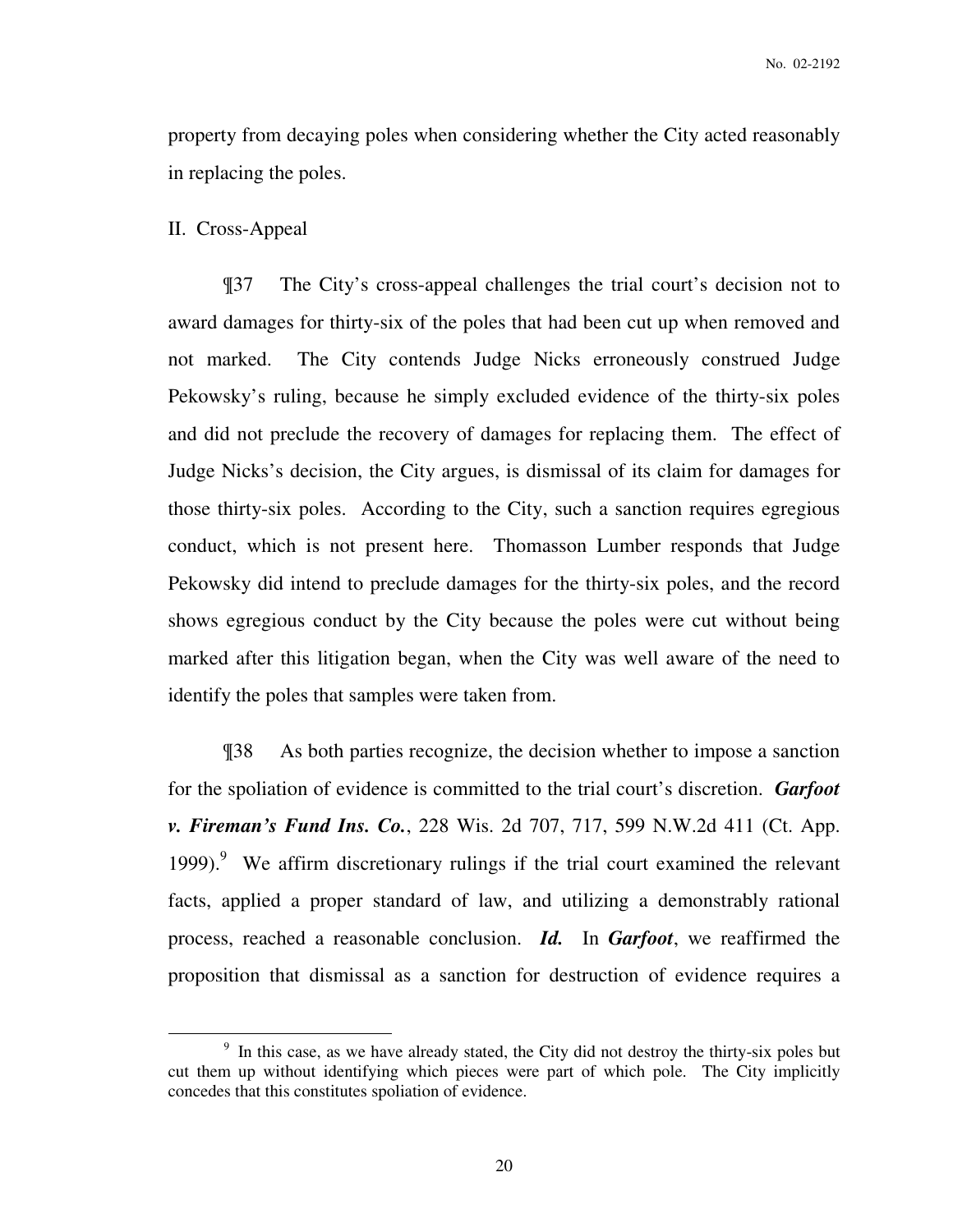finding of egregious conduct, which means a conscious attempt to affect the outcome of litigation or a flagrant knowing disregard of the judicial process. *Id.* at 724. We arrived at this reaffirmation after reconciling *Milwaukee Constructors II v. Milwaukee Metropolitan Sewerage District*, 177 Wis. 2d 523, 502 N.W.2d 881 (Ct. App. 1993), in which we had applied this standard, with a later decision, *Sentry Insurance Co. v. Royal Insurance Co.*, 196 Wis. 2d 907, 539 N.W.2d 911 (Ct. App. 1995), which could arguably be read as requiring only negligence for the sanction of dismissal. *Garfoot*, 228 Wis. 2d at 722-24.

¶39 Thomasson Lumber appears to agree with the City that not allowing damages for replacement of the thirty-six poles is effectively the same as dismissing a claim as to each of those poles and is permissible only if there was egregious conduct by the City. We accept this concession because we can see no meaningful distinction between dismissal of a claim as a sanction and not allowing the recovery of damages for a particular number of goods.

¶40 We consider first Judge Pekowsky's ruling. We do not agree with Thomasson Lumber that Judge Pekowsky found the City had engaged in egregious conduct in cutting up some of the poles. Thomasson Lumber's motion in limine did not argue that the City's conduct was egregious. Rather, it argued that the poles were in the City's control, and for that reason the City should be precluded from presenting evidence or argument on the poles that were cut up and from recovering damages for them.<sup>10</sup> As noted above, Judge Pekowsky accepted the City's explanation that it was necessary to cut up some poles to remove them, but

<sup>&</sup>lt;sup>10</sup> The factual materials Thomasson Lumber submitted in support of the motion were not directed at the City's conduct and motives; rather, they established that when its expert examined the poles the City made available, he observed poles that were cut up but did not include them in his inspection because he could not identify which poles they were from.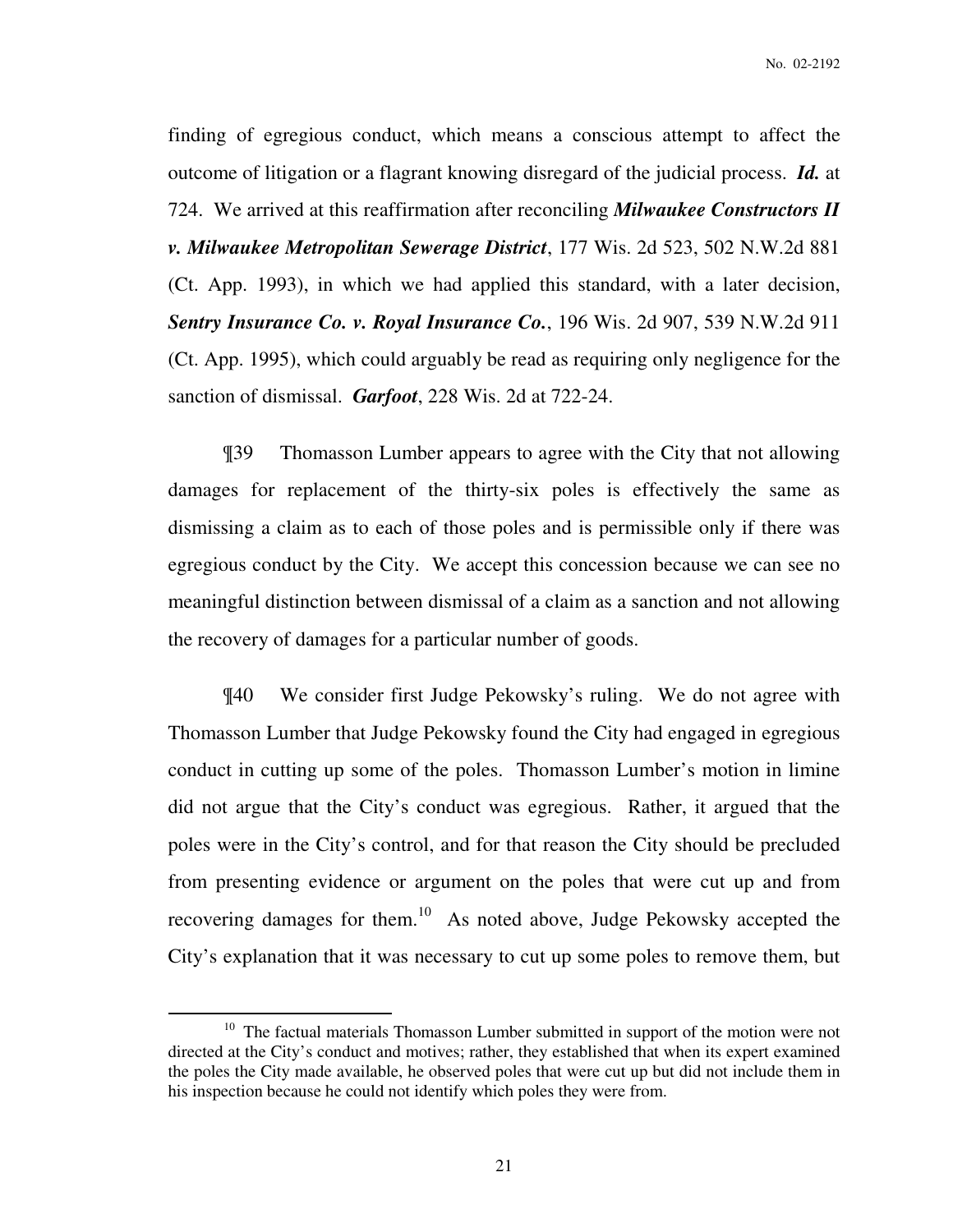concluded that, by not marking the poles, the City had not met its responsibility to preserve evidence. This ruling can be reasonably read only as a determination that the City was negligent in not marking the poles. $^{11}$ 

¶41 However, on the issue of whether Judge Pekowsky intended to preclude damages for the thirty-six poles as well as exclude evidence of them, we conclude his ruling is ambiguous. The ruling does not expressly refer to damages, stating only that the City could not introduce evidence regarding the cut-up poles. Although it is certainly reasonable to infer that if there is no evidence permitted on these poles, there can be no damages, his ruling did not state that, even though Thomasson Lumber specifically requested that relief.

¶42 We now turn to Judge Nicks's ruling. The parties debated in their trial and post-trial briefs whether Judge Pekowsky intended to preclude damages as well as evidence, but the City never raised the issue it now raises on appeal that precluding damages for some poles was effectively a dismissal, which requires egregious conduct. Not surprisingly, therefore, Judge Nicks did not make a finding on whether the City had engaged in egregious conduct. Rather, she found that there was nothing in the trial record to call into question the finding Judge Pekowsky had made—that the City had not met its responsibility to preserve evidence.

<sup>&</sup>lt;sup>11</sup> In its ruling, the court relied on *Sentry Insurance Co. v. Royal Insurance Co.*, 196 Wis. 2d 907, 539 N.W.2d 911 (Ct. App. 1995), for the proposition that a party has a duty to preserve evidence essential to the claim litigated. Our decision in *Garfoot v. Fireman's Fund Insurance Co.*, 228 Wis. 2d 707, 599 N.W.2d 411 (Ct. App. 1999), was issued after the briefing on the motion in limine and shortly before Judge Pekowsky made his decision. From this timing and Judge Pekowsky's reliance on *Sentry* in his decision, it appears his decision was made without benefit of our decision in *Garfoot*.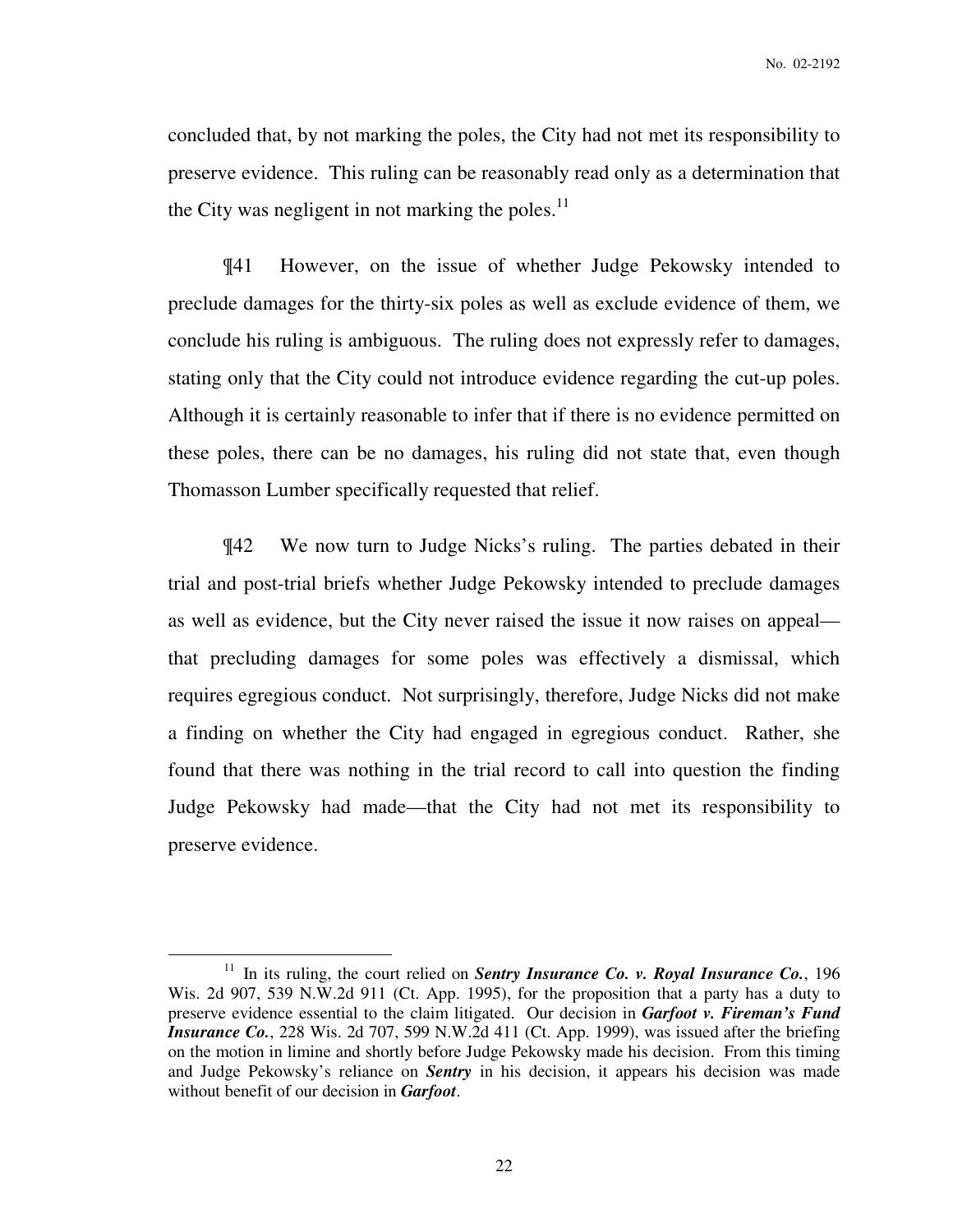¶43 With respect to the effect on damages of Judge Pekowsky's ruling, we are uncertain whether Judge Nicks construed his ruling to preclude an award of damages for the cut-up poles and decided that result remained fair; or whether she recognized his ruling did not address damages but concluded it was fair to preclude them for the cut-up poles. In either event, it is evident that Judge Nicks precluded damages because of her judgment that it would unfair to allow them. We therefore conclude that we should review Judge Nicks's decision on this point as a discretionary decision made by her, rather than attempt to construe the ambiguous ruling of Judge Pekowsky.

¶44 Judge Nicks explained that as a result of the City's failure to mark the poles, Thomasson Lumber was deprived of its right to inspect all 225 poles, and her factual findings "[were] based on evidence derived from the inspection of available poles." She stated that it would be unfair to Thomasson Lumber to award damages to cover poles that were not available for inspection.

¶45 The difficulty we have with Judge Nicks's explanation is that the evidence she chose to rely on to establish that the poles were defective did not, as we explained above, depend upon on a visual inspection of each pole. Rather, Smith's testimony on the deficiencies in the treatment process was based on his expertise as applied to the results of Osmose's inspection of all the poles standing in 1994, the results of Nicholas's inspection of 188 poles in 1997 after they were removed, and his own random inspection of those same 188 poles. It is not apparent to us how the opportunity for Thomasson Lumber to inspect the additional thirty-six poles, with the knowledge of which pieces made up one pole, would have affected the trial court's findings. That is, even assuming that all thirty-six poles would not have shown signs of decay—and we recognize that there is evidence that some of the pieces did—we are uncertain that would have